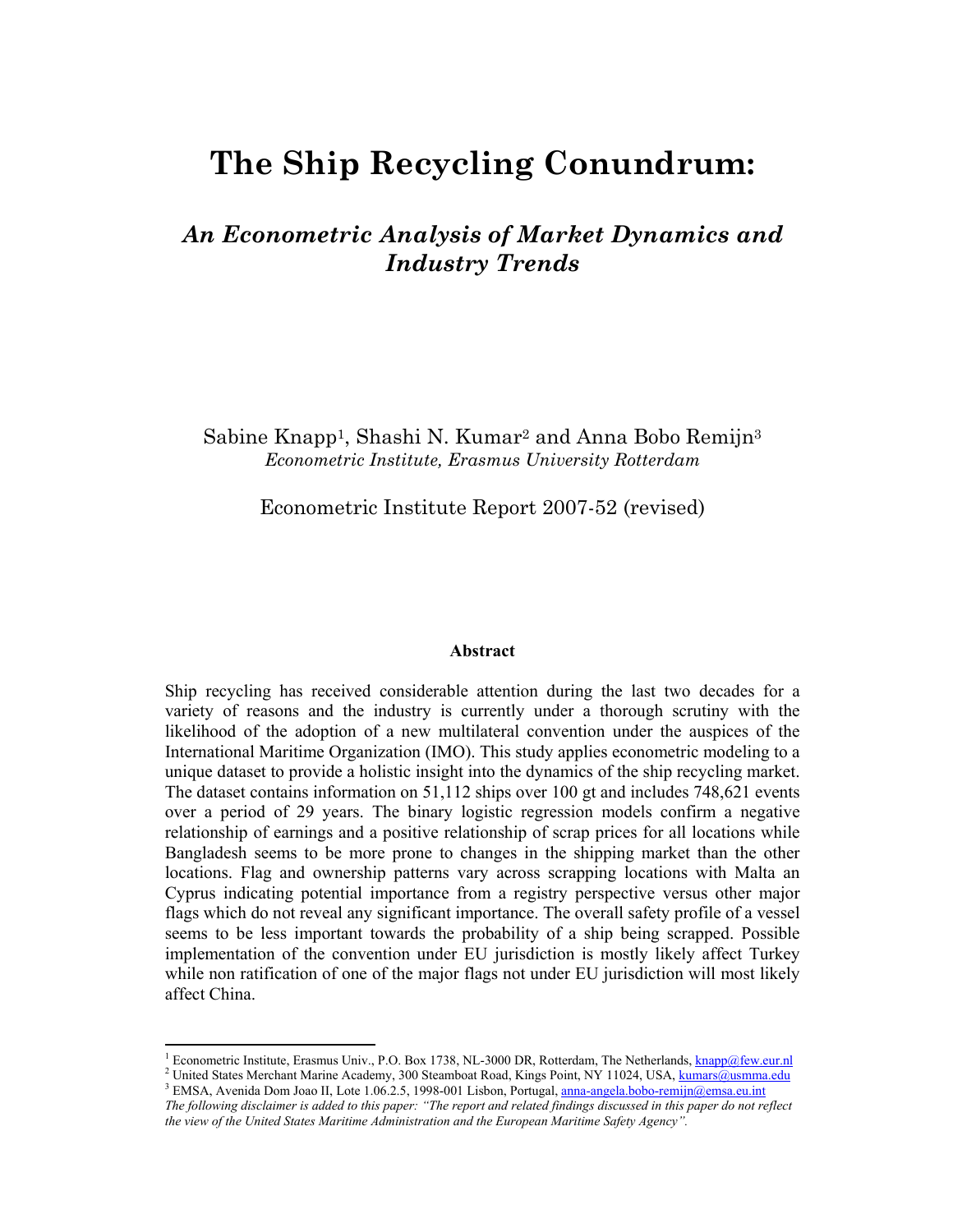# **1. INTRODUCTION**

The recycling of ships has received considerable attention during the last two decades for a variety of reasons. For one, it is an eminent application of Akamatsu's *flying geese* paradigm (1962), a Japanese economic model that is built around the symbolism of geese flying in unison. The metaphor is often used to explain the industrial growth of East Asian countries with Japan being in the lead, and could very well be applied in the case of ship scrapping by observing how the foci has shifted in the post-WWII era from Japan to South Korea to China to primarily South Asian countries today based on shifting comparative advantages. More importantly, in recent years, it has gained the attention of environmental advocates and human rights activists as well as a host of regulators and policy makers, engrossed in "greening" maritime operations and ending unsafe labor practices. In addition to the unilateral and regional (i.e. EU) initiatives of various nations geared toward responsible ship recycling, there are ongoing multilateral discussions at the International Maritime Organization that focus on a cradle to grave regulatory approach in the life-cycle of a ship.

The Marine Environment Protection Committee (MEPC) of IMO was requested by the General Assembly to develop a new legally-binding instrument on ship recycling (Assemby Resolution A.981(24), providing regulations for:

- The design, construction, operation and preparation of ships so as to facilitate safe and environmentally sound recycling, without compromising the safety and operational efficiency of ships;
- The operation of ship recycling facilities in a safe and environmentally sound manner; and
- The establishment of an appropriate enforcement mechanism for ship recycling, incorporating certification and reporting requirements.

The key objective of the Convention is to effectively address the environmental, occupational health and safety risks related to ship recycling, taking into account the particular characteristics of world maritime transport an the need to secure the smooth withdrawal of ships that have reached the end of their operating lives.

The proposed International Convention on the safe and environmentally sound recycling of ships ("the Convention") is planned for adoption by the year 2009. This will slightly predate the anticipated peak in ship scrapping expected to happen in 2010 because of the mandated accelerated phase-out of single hull tankers. However, the convention is not expected to come into force before 2012 at the earliest, and therefore interim measures may have to be considered by parties involved to address the expected peak in ship recycling.

At the regional level, the European Commission has recently launched a Green Paper on ship dismantling (COM(2007) 269 final, 22 May 2007) in order to prepare the ground for future action in the context of EU policies and to address the interim period, i.e. until the future Convention will come into force. The aim of the Green Paper is the protection of the environment and human health rather than proposing the reinforcement of ship recycling volumes in the EU, which would carry the risk of depriving countries in South Asia of a major source of revenue.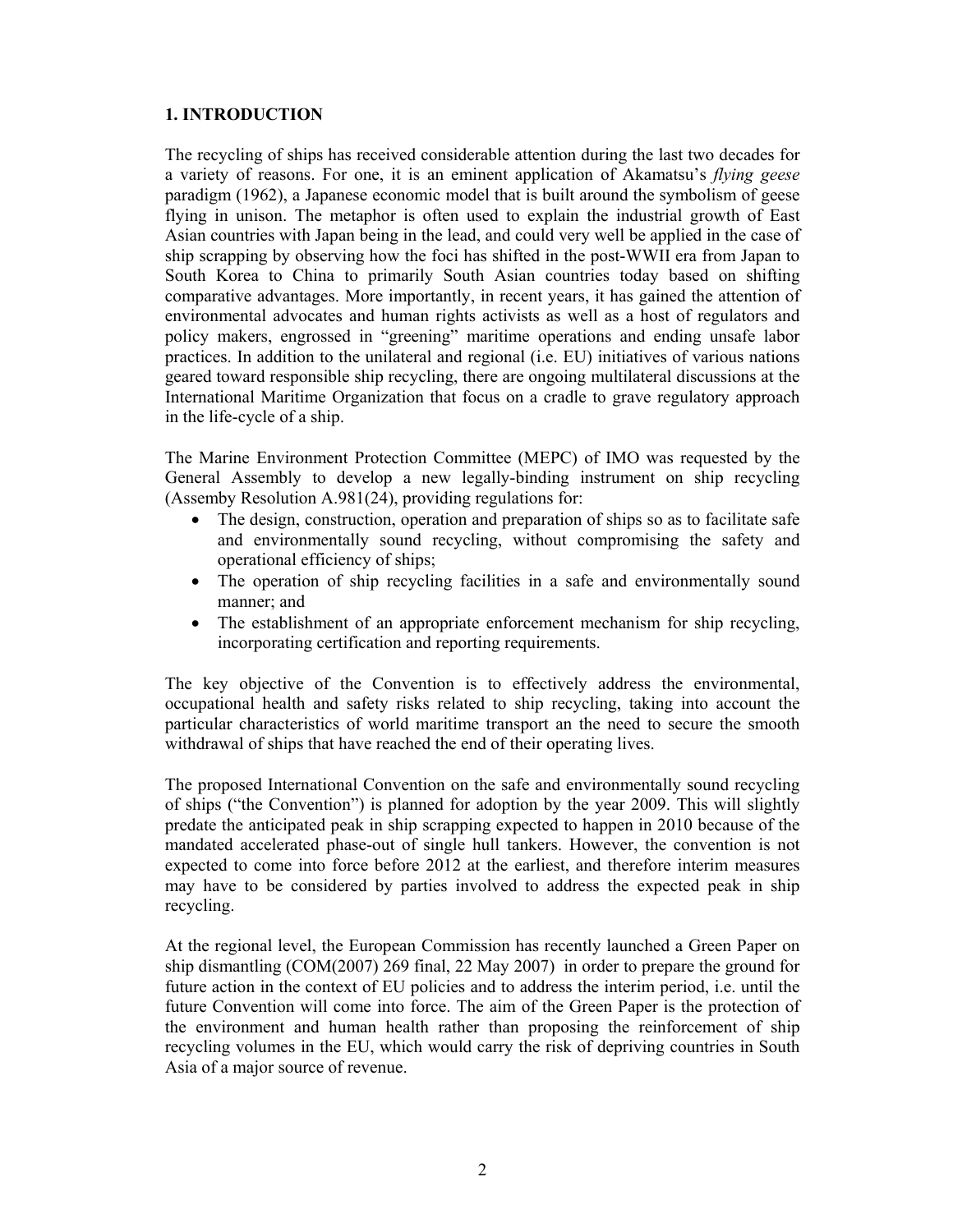The above scenario raises a number of questions that merit serious economic analyses. It is expected that some major ship recycling nations and flag states will not immediately sign and ratify the convention, which may lead to the development of two different ship recycling markets operating in parallel. Whereas one market will cover the convention ships that are recycled in facilities that comply with the convention's standards of safe and environmentally sound recycling, a separate market for recycling non-Party ships in facilities operating in States which are not a Party to the convention. Prevailing market dynamics and corporate social responsibility trends will determine how these two markets will develop and co-exist. It is worth to mention in this context that the US has submitted a proposal to MEPC to introduce a provision in the convention allowing compliant recycling facilities located in non Party States to have access to the Convention market, i.e. to recycle vessels flying the flags of Parties to the convention. This proposal is still being negotiated at IMO.

Veldeler (2006) touches upon the topic of value chain responsibility of shipping companies in the context of industry conditions and the necessary changes needed to transform ship recycling into a vital service participant rather than maintenance of the proverbial *bottom of the heap* status quo. A report by ECORYS Transport (2005) raises the possibility of establishing a ship recycling fund. Mikelis (2007) presents a timely and highly informative statistical overview of ship recycling and emphasizes some of the key economic relationships in the ship recycling market such as a possible correlation between freight rates and ship recycling prices and the impact of other aspects such as local labour costs and the demand for scrap steel. The European Commission (DG ENV) study on ship dismantling and pre-cleaning of ships (COWI / DHI, June 2007) addressed the status and projections for European end of life ships until 2020. In general, other than the above contribution, there is a dearth of empirical studies in this field.

The objective of this study is to apply econometric modeling to test some of the relationships hypothesized by Mikelis (2007) and elevate scholarly treatment of ship recycling to the next level. It uses the probability of a ship being scrapped to provide better insight into the dynamics of the ship scrapping market. The study is based on a unique dataset that combines information from multiple data sources. The data gathered compiles information about changes in ship particulars such as ownership, registry, and classification society, and integrates them with the results of safety inspections, changes in shipping market conditions and also information on ship scrapping. It is believed that the uniqueness of this data will allow a more accurate measurement of the dynamics of ship recycling.

The outcome of this study may benefit the ongoing multilateral discussions at IMO. It will help clarify the proposed convention's impact on the ship recycling market and its effectiveness in improving standards for ship recycling worldwide. Section 2 describes the construction of the dataset used in this article and Section 3, an analysis of the current trends in shipping markets including a discussion of ship demolition markets in the overall context. The section discusses some descriptive statistics helpful in understanding the study and also defines the variables used in the econometric analysis. Section 4 provides mechanics of the econometric analysis and interpretation of results. The concluding section, Section 5, summarizes main findings of the study and its potential contributions to any dialog on ship recycling in future years.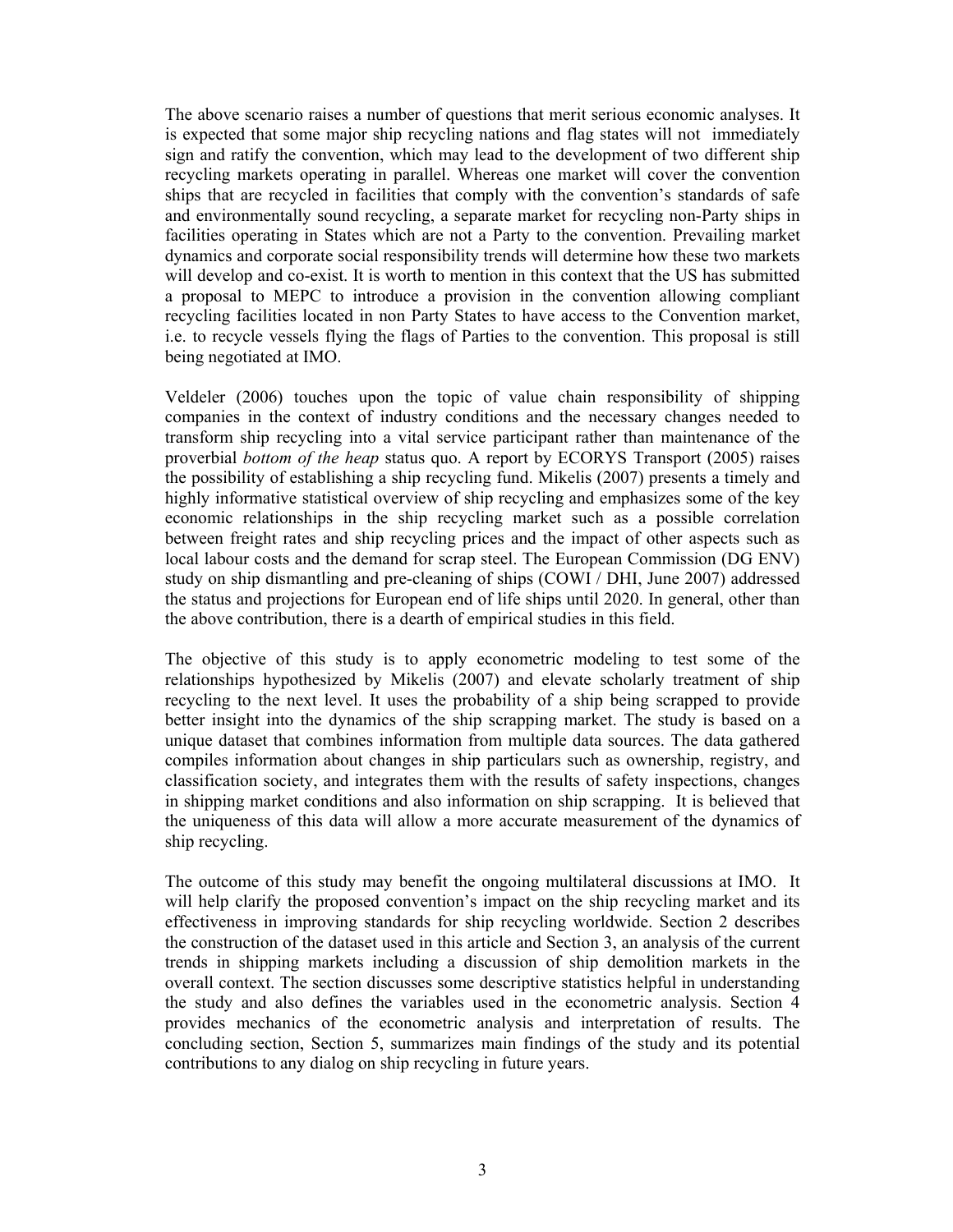## **2. EXPLANATION OF DATASET AND VARIABLES USED**

It is ideal if an empirical study on recycling of ships has a holistic perspective and considers variables that may sometimes be overlooked in an analysis of this nature. Accordingly, variables typically used in analyzing the ship scrapping market are combined with data from safety inspections and also data from casualty statistics. This provides a robust and thoroughly comprehensive picture of ships and their relevance for the recycling market. The combination of the used datasets is presented in Figure 1 and is based on an extension of a dataset by Knapp (2006).



The dataset contains information on 51,112 ships over 100 gt and includes 748,621 events over a 29 year period (1978-2007). It was determined that 4,090 of the ships in the database have been scrapped. The data sources that provide information on changes in ship particulars such as ownership and flag came from Lloyd's Register Fairplay and Rightship. These were then matched with data from Lloyd's Maritime Intelligence Unit and Clarkson's Shipping Intelligence Network. Six port state control regimes (Paris Memorandum of Understanding (MoU), Caribbean MoU, Indian Ocean MoU, Viña del Mar Agreement on Port State Control, United States Coast Guard and the Australian Maritime Safety Authority (AMSA)) provided data on ship safety inspections. CDI, SIRE, Rigthship, and Greenaward Foundation provided data on ship inspections.

The observations describe events of interest that intuitively affect the dynamics of the scrapping market such as general changes in ship particulars (ownership and flag) along with information on class withdrawals and overdue surveys. According to a submission made by the United Kingdom to MEPC 56 in May 2007 (MEPC 56/3/22, Annex 1) which gives a timeline for the process of recycling a ship, the decision to recycle is made by the owner who then involves a broker or cash buyer who assists in the process of selecting the recycling location. Annex 2 of the same document further indicates that 90% of the contracts foresee *"delivery at the recycling yard"*, whereas 10% is delivered *"as is/where*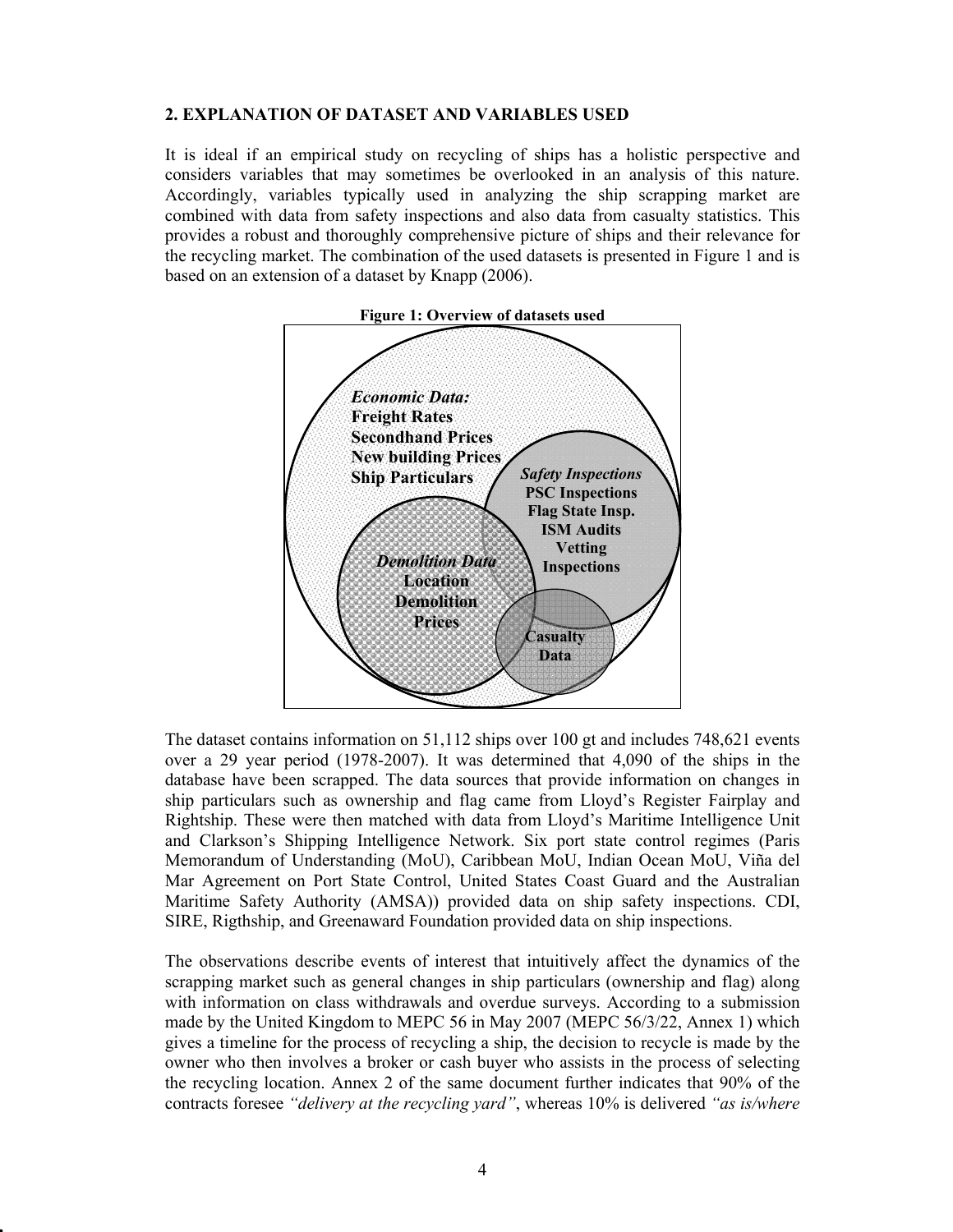*is"*. Once the decision is made, the flag state administration will get involved in the process. Given this scenario, we believe that for the development of the convention, ownership and flag are important variables to consider.

These general variables are combined with inspection-related variables such as port state control inspections, flag state inspections, detentions, total number of deficiencies found during an inspection, ISM audits and vetting inspections. In addition, casualty data classified *very serious, serious and less serious* (as per the MSC Circular 953 of 14<sup>th</sup> December 2000) were also added to the database along with economic variables in the in the shipping market such as freight rates, new building prices, secondhand prices, and scrap prices. Such combination of multiple data elements helps build a general risk profile which when combined with economic variables that may influence the decision to scrap results in a superior model.

It is difficult to obtain accurate data on the scrapping location of ships. In order to create the best possible combination of data for this analysis, information from Lloyd's Register Fairplay, Lloyd's Maritime Intelligence Unit, and Clarkson's were combined. Despite this, the demolition location is unknown for one out of every five ships scrapped (see Figure 2). India dominated the market during the period, scrapping one out of every three ships followed by Bangladesh with 16% and China, 12%.





The next section provides an overview of the shipping markets that have an indelible impact on ship recycling. This is followed by a more substantive discussion on ship scrapping market that will help interpret the econometric models explained in Section 4.

## **3. OVERVIEW OF THE SHIPPING MARKETS**

In general, the shipping markets have been particularly robust during the past few years compared to the lackluster 1980s and 1990s. They reached a crescendo in 2004 with high returns of investment in every related sector. All three major shipping freight markets, viz., liners, tankers, and dry bulk hitting the market highs concurrently, guided by the invisible hand, is an extra-ordinary phenomenon. The conditions were so favorable in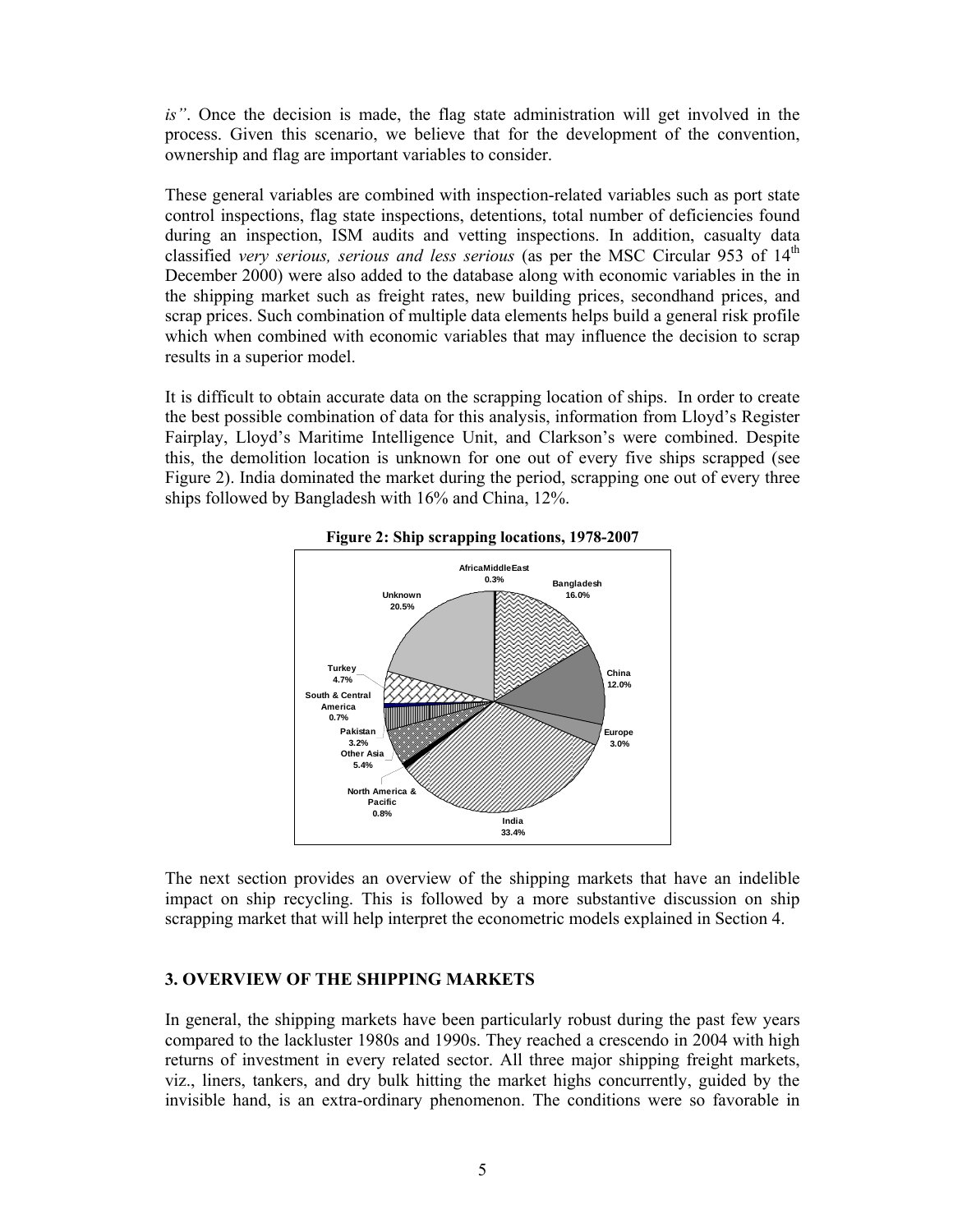2004-05 that R.S. Platou, the Scandinavian shipbroker, referred to them as *not since the days of the Vikings* (The Platou Report 2005). It even seemed that anyone who had a ship could do no wrong in such lucrative market conditions. The impetus for this drastic change in shipping fortunes can be traced to the 1990's liberalization of global trade and China's entry into the World Trade Organization both of which led to a flurry of trade activities. One could easily argue that innovations in the shipping industry have greatly lowered the landed cost of goods in target markets thereby directly facilitating increased globalization. The interdependency between global commerce and the merchant marine sector (Kumar and Hoffman, 2002) has never been so transparent as today.

Another major aspect of the current shipping boom is the emergence of Asian countries as key drivers of modern shipping. The balance of power in the maritime sector has swung undeniably toward the fast growing Asian economies. The continent is now home to the bulk of human resources involved in port and shipping activities besides being home to a majority of the busiest ports and some of the largest shipping companies. The continued Chinese economic growth and their huge trade surplus with the United States in particular have contributed to the ongoing boom and optimism in shipping. This is a completely new experience for ship owners and maritime observers of the current genre most of who had grown accustomed to the industry's relatively mediocre levels of profitability prior to the turn of the century.

Many observers and analysts predicted that the buoyant market conditions would not last for long and that cyclical conditions would return (Kumar 2006). While the cyclical nature of shipping markets was never in question, what was uncertain was how precipitous the market decline would be after the recent historic highs. Although the market conditions have now receded, in particular in the tanker market and the liner market, the dry bulk market continues to be extra-ordinarily robust, crossing the charterhire milestone of \$200,000 per day in October 2007. With ship utilization rates reaching unprecedented levels, shipowners were left searching for new tonnage to accommodate the rising demand for bulk carriers, tankers and large container ships. Thus the prolonged overall boom in shipping has had a profound impact on the shipbuilding sector as well as the market for second had ships and are discussed next.

Figure 3 shows the orderbook in million dwt during the past decade. A noticeable increase in the order book is visible from 2003 onwards. In 2006 alone, the total demand for newbuildings exceeded available capacity by 20%. All major shipyards have been fully booked for the next three years from 2004 onwards. Accordingly, they responded to market conditions by reactivating idle capacity and building new yards as well as through outsourcing part of the construction to lower cost building locations. Non-traditional new shipbuilding nations have emerged on the scene such as China, ascending directly to the upper echelon and India, Vietnam and others making a relatively modest but noticeable market presence.

Despite these strategic initiatives, the new-building costs have escalated, going up by 17% in 2006 alone (The Platou Report 2007, 8). The increase in steel price and the decline of the U.S. dollar have also contributed toward the escalation in shipbuilding prices. These developments have directly impacted shipowners' vessel acquisition plans and accordingly the resale price of good quality used ships, the next logical option.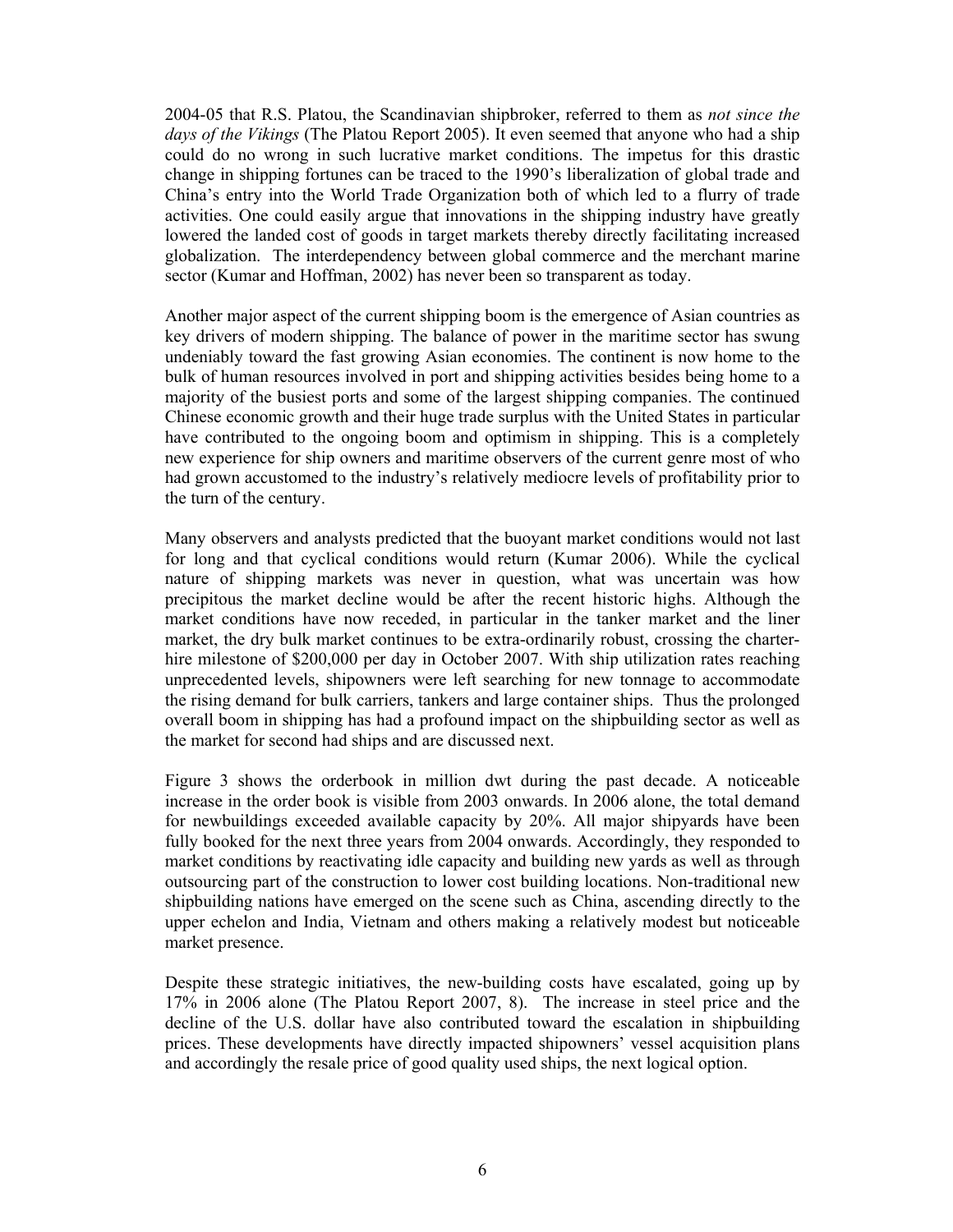

**Figure 3: Newbuilding orders, 1997-2007 (in million dwt)** 

*Source: The Platou Report 2007* 

During the past decade, the cost of acquiring good second ships has multiplied by a factor of 2 to 3 as shown in Figure 4. Understandably, shipowners have cut back their ship scrapping plans drastically and opted to prolong the commercial use of older tonnage. Tanker tonnage sold for scrap in 2006 was only 18% of the tonnage scrapped in 2002 and dry bulk tonnage, 38% (R.S. Platou 2007). A discussion of the market for scrapping ships follows next.





*Source: The Platou Report 2007* 

#### **3.1 The Ship Scrapping Market**

Many factors drive the market for scrapping ships, also referred to as ship demolition market. The supply of ships for demolition is mostly a function of the freight market conditions, the type and age of the ship, and current and anticipated regulations. The market demand is a direct function of the price of steel and the costs associated with the scrapping activity itself. Figure 5 shows the apparent world demand for steel from 2000 to 2006. The annual worldwide consumption of steel has increased by 47% during this period with China emerging as the most dominant consumer. As an example of the magnitude of China's importance in this market, in 2000, the EU block and the NAFTA block of nations were the two largest consumers of steel followed by China. By 2006, the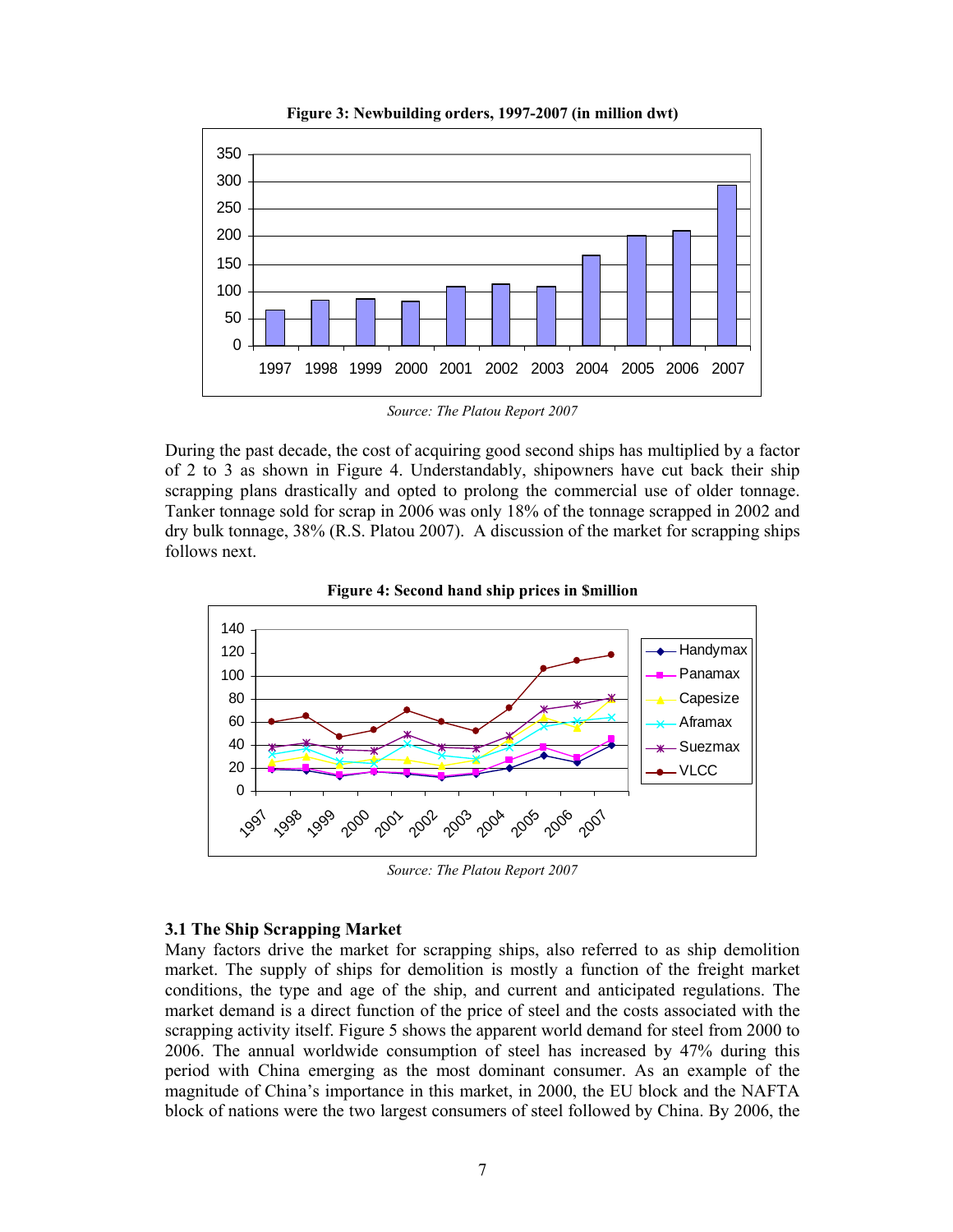annual use of steel in China had tripled from its 2000 level and surpassed the total steel used in both EU and NAFTA nations collectively. The price of steel, buoyed primarily by the Chinese demand, has remained understandably very high in the new millennium and correspondingly, the price for scrap iron recycled from demolished ships.



**Figure 5: Apparent world steel use, 2000-06 (in million metric tons)** 

*Source: International Iron and Steel Institute Statistics, 2007* 

Table 1 provides an overview of the mean age, gross tonnage and scrapping price per lightship ton (LTD) of demolished ships per scrapping location of the dataset used for the econometric analysis. GRT is used in the table instead of LTD as this information was not known for all observations. Based on the descriptive statistics gathered, the average age of ships scrapped in Bangladesh is the highest followed by those scrapped in India and Turkey. Figure 6 shows the fluctuation in scrap prices in major ship demolition markets. As shown in the figure, the prices have escalated considerably in particular after 2003, showing a perfect correspondence with the freight market boom discussed earlier.

|                           |      |            | Scrap     |
|---------------------------|------|------------|-----------|
| <b>Scrapping Location</b> | Age  | <b>GRT</b> | Price/LTD |
| Africa and Middle East    | 14.1 | 7312       | 240       |
| Bangladesh                | 26.7 | 31094      | 299       |
| China                     | 25.0 | 29372      | 196       |
| Europe                    | 20.7 | 5160       | 223       |
| India                     | 25.9 | 16524      | 221       |
| North America & Pacific   | 25.5 | 8615       | 214       |
| Other Asia                | 15.9 | 7927       | 166       |
| Pakistan                  | 24.9 | 26501      | 214       |
| South & Central America   | 21.9 | 11042      | 222       |
| Turkey                    | 25.9 | 7034       | 195       |
| Unknown                   | 15.3 | 11320      | 213       |
| Average                   | 22.0 | 14718      | 218       |

**Table 1: Mean age, tonnage and scrap price per scrapping location (1978-2007)** 

*Note: The year 2007 end in October* 

#### **4. ECONOMETRIC ANALYSIS**

#### **4.1. Explanation of Regression Models**

The models are based on standard econometric techniques and produce the estimated probability of a ship being scrapped (*P*) based on binary logistic regression where a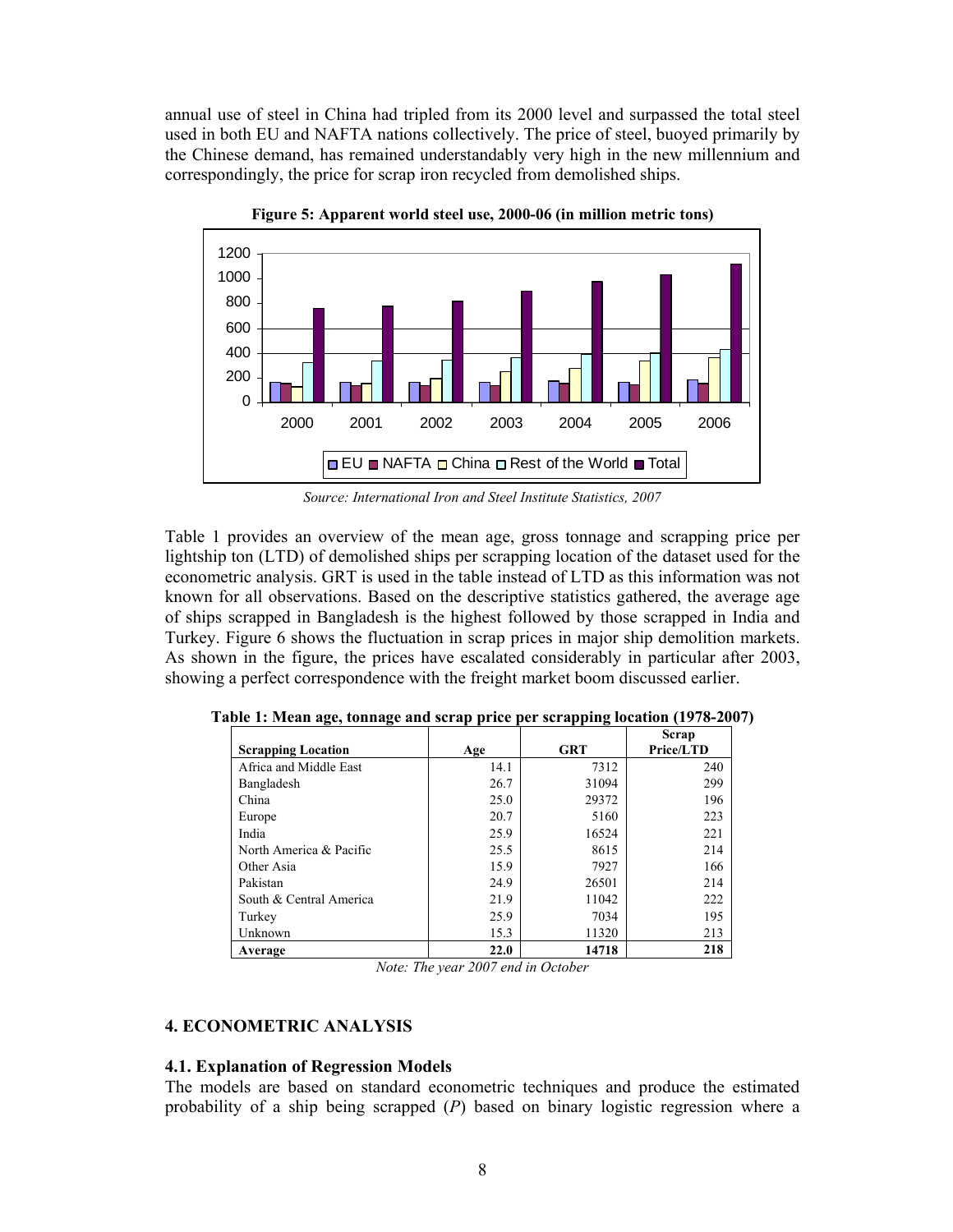separate model is used for each major scrapping location (India, Bangladesh, China, Turkey, and Pakistan).



**Figure 6: Average scrap price per LTD (2000 – 2007)** 

*Note: The year 2007 end in October*

The probabilities are produced on individual ship levels (*i*). Detailed descriptions on the construction of such models can be found in Franses and Paap (2001, Chapter 4) and is therefore not explained in detail here. The dependent variable  $(y)$  in this case is binary and can be either "scrapped" (1) or "not scrapped" (0). The model is presented in Equation 1 where the term  $x_i\beta$  changes according to the model in question and is given in Equation 2. The variables are listed in Table 2 including the type of variable and following the abbreviations given in Equation 2 for further reference.

#### **Equation 1: Probability of scrapping**

$$
P_{i} = \frac{e^{(x_{i}\beta)}}{1 + e^{(x_{i}\beta)}}
$$

The variables are based on an aggregated dataset per IMO number where the events represent averages over the ship's life history. We believe this is a better approach compared to only taking variables at the time of scrapping into account since the data at time of scrapping is not very accurate and complete information on flag and ownership at the time of scrapping could not be obtained from the data providers. By using variables which reflect inspection history as well as the history of standard ship particulars over its lifetime, we further believe that the variables, in particular flag and ownership can be interpreted to reflect the potential importance towards the probability of scrapping. The produced probability for any individual ship (*i*) and the rest of the notation is defined as follows:

 $\ell$  represents the variable groups  $n_\ell$  is the total number of variables within each group of  $\ell$  and *k* is an index from 1 to  $n_\ell$ .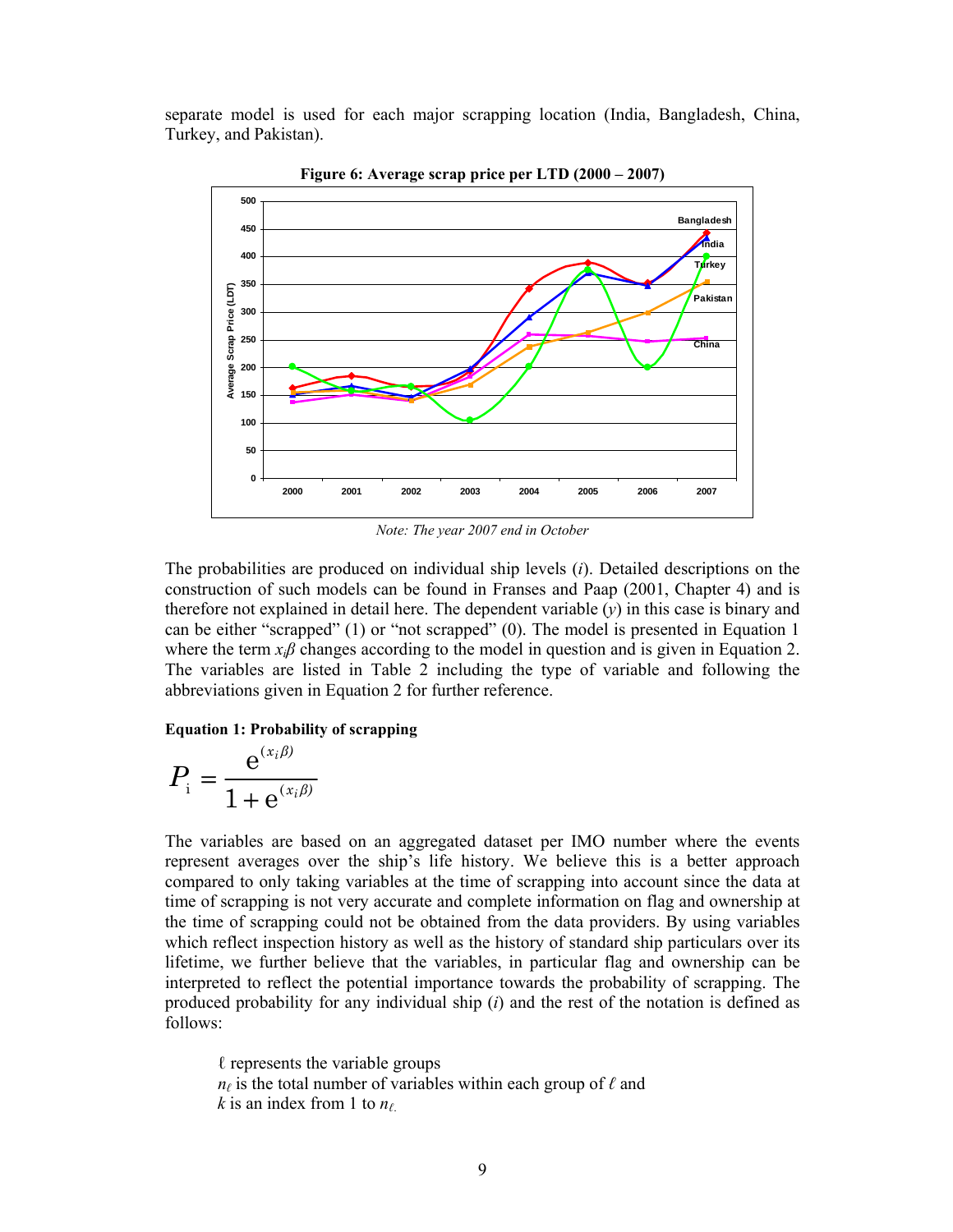**Equation 2: Definition of term** *xiβ*

$$
x_i \beta = \beta_0 + \sum_{k=1}^{n_1-1} \beta_{1,k} ST_{k,i} + \beta_2 DH_i + \beta_3 ln(AGE_i) + \beta_4 ln(SIZE_i) + \sum_{k=1}^{n_5-1} \beta_{5,k} CL1_{k,i} + \beta_6 CLChgd_i + \beta_7 CLSurv_i + \beta_8 CLWdr_i + \sum_{k=1}^{n_9-1} \beta_{9,k} OWN_{k,i} + \beta_{10} OWChgd_i + \beta_{11} PSC_i + \beta_{12} Detailed_i + \beta_{13} TotalDef_i + \beta_{14} SIRE_i + \beta_{15} RS_i + \beta_{16} CDI_i + \beta_{17} ISM_i + \beta_{18} FLInsp_i + \beta_{19} FLChgd_i + \sum_{k=1}^{n_{20}-1} \beta_{20,k} FL_{k,i} + \beta_{21} CASVS_i + \beta_{22} CASS_i + \beta_{23} CASLS_i + \beta_{24} ln(EARN_i) + \beta_{25} ln(SCRP_i)
$$

|                 | <b>Variable Type</b><br><b>Total</b> |                                                                  |               |              |  |
|-----------------|--------------------------------------|------------------------------------------------------------------|---------------|--------------|--|
|                 |                                      | <b>Total Number of Variables</b>                                 |               |              |  |
| <b>Variable</b> | $\mathbf{\ell}$                      | Demolition (India, Bangladesh, China, Turkey, Pakistan)          | 0/1           | $\mathbf{1}$ |  |
| ST              | 1                                    | Ship Type                                                        | D(a)          | 6            |  |
| DH              | $\overline{c}$                       | Double Hull                                                      | D             | 1            |  |
| Ln(AGE)         | $\overline{\mathbf{3}}$              | Vessel Age at the time of demolition                             | C             | 1            |  |
| Ln(SIZE)        | $\overline{\mathbf{4}}$              | Vessel Size in gross tonnage                                     | $\mathcal{C}$ | $\mathbf{1}$ |  |
| CL1             | 5                                    | <b>Classification Societies Group</b>                            | D(a)          | 3            |  |
| CLChgd          | 6                                    | Total changes of classification societies over time              | D(s)          | $\mathbf{1}$ |  |
| <b>CLSurv</b>   | 7                                    | Total times classification survey was overdue                    | D(s)          | $\mathbf{1}$ |  |
| <b>CLWdr</b>    | 8                                    | Total number of classification society withdrawals               | D(s)          | $\mathbf{1}$ |  |
| <b>OWN</b>      | 9                                    | Ship Owner Country Groups                                        | D(a)          | 5            |  |
| OWChgd          | 10                                   | Indicates if ownership was changed over time                     | D(s)          | $\mathbf{1}$ |  |
| <b>PSC</b>      | 11                                   | Indicated total # of inspections by PSC                          | C(s)          | $\mathbf{1}$ |  |
| Detained        | 12                                   | Indicated total $#$ of detentions by PSC of flag states          | C(s)          | $\mathbf{1}$ |  |
| TotalDef        | 13                                   | Average number of deficiencies per inspection over time          | C(a)          | $\mathbf{1}$ |  |
| <b>SIRE</b>     | 14                                   | Total # of inspections by SIRE (oil tankers)                     | C(s)          | $\mathbf{1}$ |  |
| <b>RS</b>       | 15                                   | Total # of inspections by Rightship (mainly dry bulk)            | C(s)          | $\mathbf{1}$ |  |
| <b>CDI</b>      | 16                                   | Total # of inspections by CDI (oil and chemical tankers)         | C(s)          | $\mathbf{1}$ |  |
| <b>ISM</b>      | 17                                   | Total $#$ of ISM audits over time                                | C(s)          | 1            |  |
| FSInsp          | 18                                   | Total $#$ of flag state inspections                              | C(s)          | 1            |  |
| FSChgd          | 19                                   | Indicator if flag changed over time                              | D(s)          | $\mathbf{1}$ |  |
| FL              | 20                                   | <b>Individual Flags</b>                                          | D(a)          | 83           |  |
| CASVS           | 21                                   | Total number of very serious casualties                          | C(s)          | $\mathbf{1}$ |  |
| CASS            | 22                                   | Total number of serious casualties                               | C(s)          | $\mathbf{1}$ |  |
| CASLS           | 23                                   | Total number of less serious casualties                          | C(s)          | $\mathbf{1}$ |  |
| LN(EARN)        | 24                                   | Average earnings per day (based on Clarksons)                    | $\mathcal{C}$ | 1            |  |
| LN(SCRP)        | 25                                   | Scrap Price on individual ship level or otherwise from Clarksons | $\mathcal{C}$ | 1            |  |
|                 |                                      | <b>Total variables</b>                                           |               | 119          |  |

| Table 2: List of variables used |  |
|---------------------------------|--|
|---------------------------------|--|

*C = continuous, D = dummy of categorical variables, s=sum, a=average* 

The economic variables were deflated using average inflation percentages for the USD for the time period 1978 to 2006 before aggregation per IMO. Second hand prices showed a relative high correlation with earnings (55%) and newbuilding prices with scrap prices (42%) and had to be excluded from the end models. which leaves scrap prices and earnings in the equation. The variables reflect ship particulars and their changes over time along with inspection variables for port state control inspections, vetting inspections, ISM audits and flag state inspections. The latter variables are expected to show a negative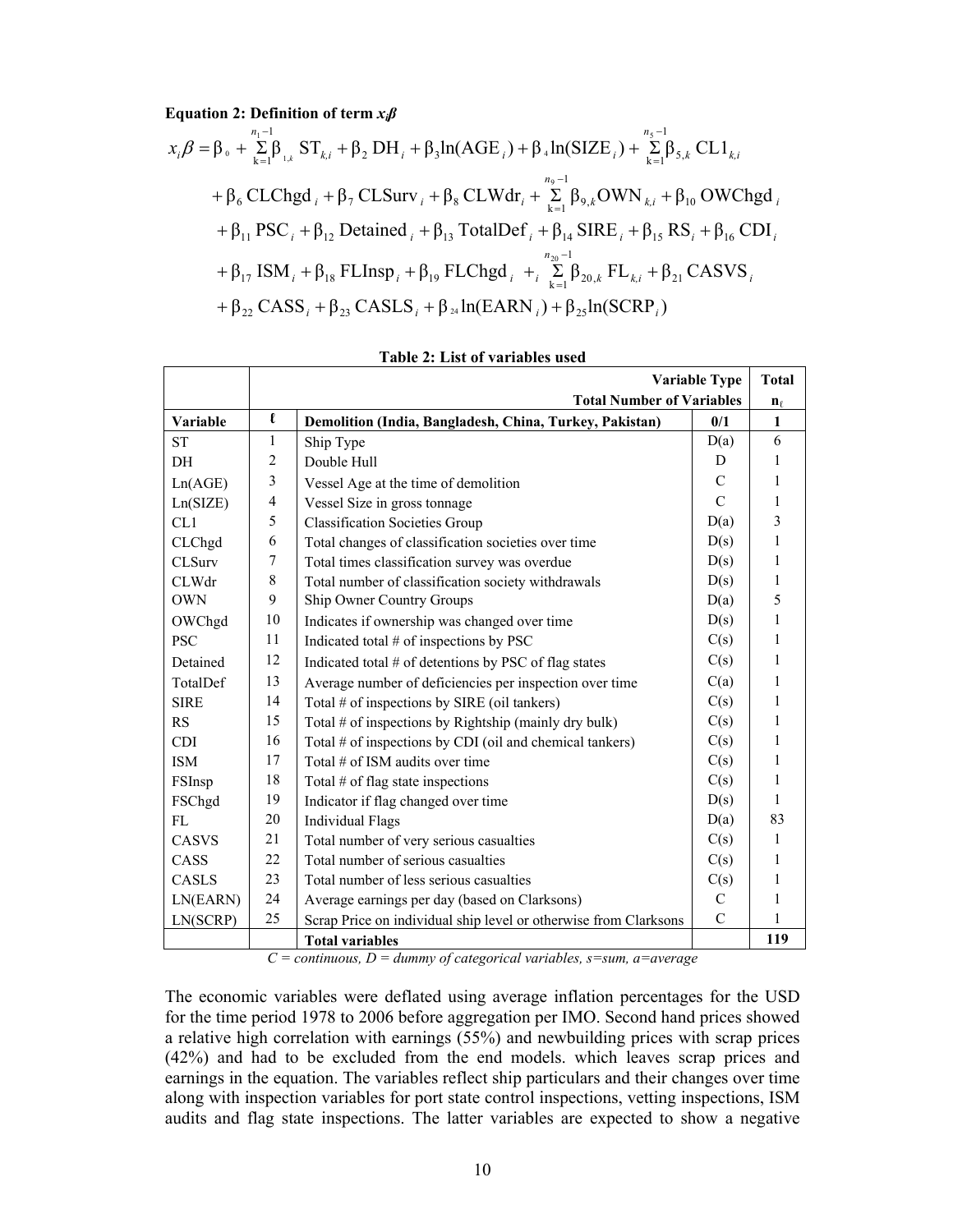effect towards the probability of a ship being scrapped while the expected sign for the changes in ship particulars such as ownership (beneficial ownership as per Lloyd's Register Fairplay), class or flag is not defined. As explained earlier and since flag and ownership represent their history over a particular lifetime of a vessel, these variables are to be interpreted in showing their potential importance towards the probability of scrapping if the convention comes into force.

In order to keep the *ownership* component in the models manageable, owners were grouped together using the UNCTAD classification system as shown below:

- *Owners from Developing Countries (DEVC)*
- *Owners from Ex-Soviet Union and Non OECD Eastern Europe (EEUR)*
- *Owners from least developed countries (LSDC)*
- *Owners from industrialized countries (OECD)*
- *Unknown owners (Unknown)*

The most important variables are expected to be the age of the ship, the variables depicting ownership and other ship particulars which when combined with the shipping market data are expected to determine the dynamics of the recycling market. The owner makes the decision to scrap a ship taking into account the overall risk profile of the ship, current and anticipated earnings, and scrap prices all of which are directly related to the cash flow situation. The interaction between these variables is therefore important and must be included in the analysis.

The study uses quasi-maximum likelihood (QML) estimation based on Greene (2000, page 823) in order to give some allowance for a possible misspecification of the assumed underlying distribution function. The models were estimated for logit and probit specification and the key statistics can be found in Appendix 1 for further reference. The models give acceptable results for the number of observations in the models for logit and probit estimation. Although probit results give slightly better results, we use the logit model for the visualization of the results since the application of that model is more practical than that of the probit model.

### **4.2. Summary of Results**

This section provides a summary of the variables of interest across the main demolition countries. It will also visualize the results by taking some relevant parts of the convention into account so as to see the likely effects of its possible implementation. In this case, we use the knowledge gained from the models based on historical data and present scenarios relevant to the ratification of the convention.

A summary of the partial effects of the coefficients of interest are presented in Tables 3, 4 and 5 at 1% significance level. The results show partial effects of the variables towards the probability of being scrapped. The coefficients are not to be interpreted as direct effects as in linear regression. It is merely the partial effect of a particular variable with all other variables remaining the same. The interesting part is not necessarily the coefficient but its significance and sign which determines the tendency of the effect towards the probability of being scrapped. A positive coefficient means an increase in the probability of the ship being scrapped and vice versa.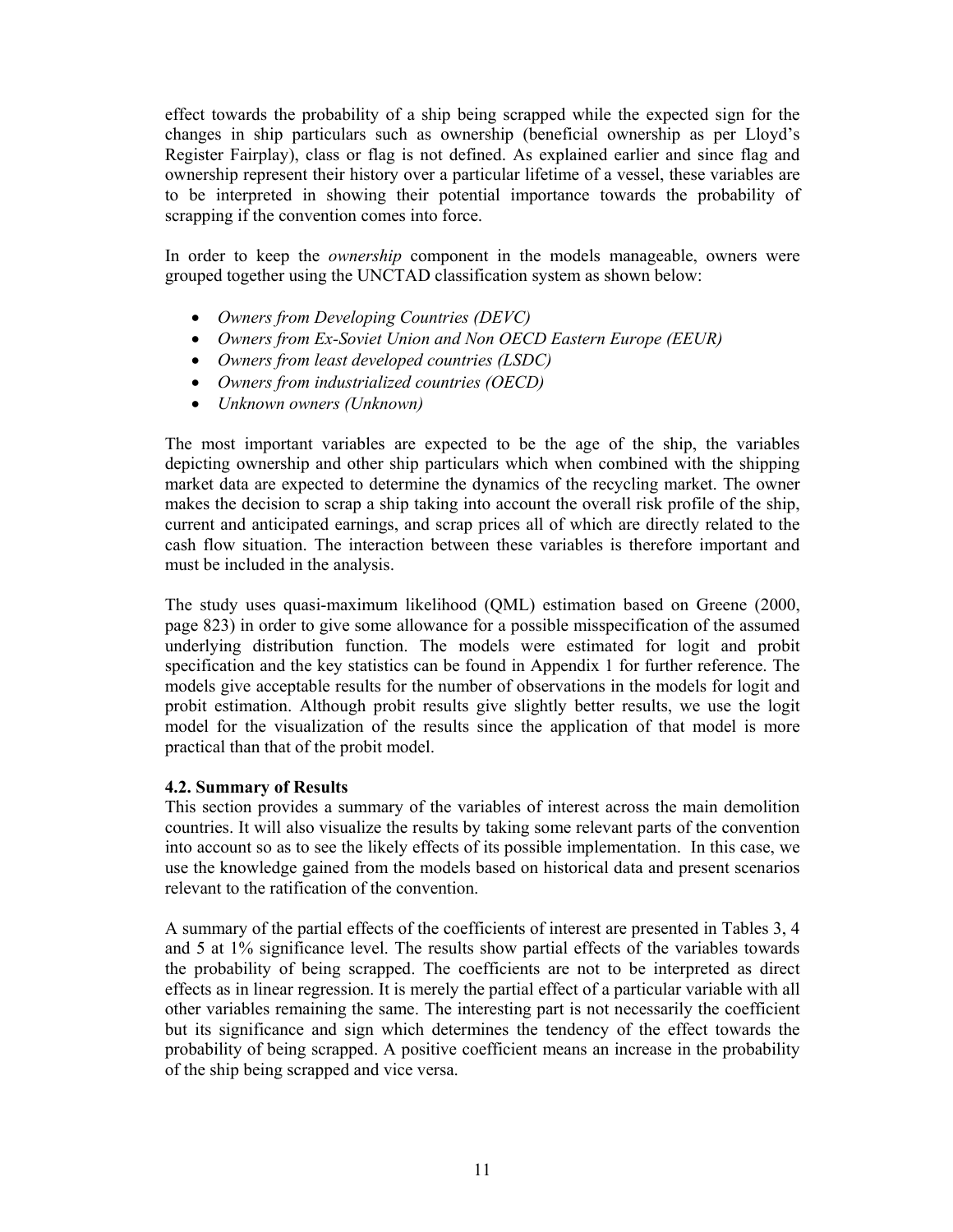Table 3 shows that a ship's age is significant and positive towards its probability of being scrapped which is logical and intuitive. It follows that with the exception of Turkey, tonnage has a positive effect implying that smaller ships are most likely to be scrapped in Turkey. Earnings are all negative confirming the hypothesis that an increase in earnings decreases the probability of a ship being scrapped as owners would rather use it as a cashcow if market permits. The positive sign for scrap prices is again intuitive as higher scrap prices enhance the probability of ships being scrapped.

|                             | India       | <b>Bangladesh</b> | China       | <b>Turkey</b> | Pakistan    |
|-----------------------------|-------------|-------------------|-------------|---------------|-------------|
| <b>Variable of Interest</b> | Coefficient | Coefficient       | Coefficient | Coefficient   | Coefficient |
| Ln(Age)                     | 1.174       | 1.035             | 1.037       | 1.122         | 0.740       |
| Ln(Tonnage)                 | 0.346       | 0.758             | 0.686       | $-0.237$      | 0.211       |
| Ln(Earnings per day)        | $-2.307$    | $-1.338$          | $-2.472$    | $-1.475$      | $-1.720$    |
| Ln(Scrap Prize)             | 2.58        | 3.514             | 1.938       | 1.636         | 1.951       |
| Owner-OECD                  | benchmark   | benchmark         | benchmark   | benchmark     | benchmark   |
| Owner-DEVC                  | n/s         | n/s               | n/s         | n/s           | 1.219       |
| Owner-EEUR                  | n/s         | n/s               | n/s         | 1.367         | n/s         |
| Owner-LSDC                  | n/s         | n/s               | $-2.561$    | n/s           | n/s         |
| Owner-Unknown               | 1.257       | n/s               | 0.456       | n/s           | 1.316       |

**Table 3: Results of demolition models – partial effects of variables of interest except flag** 

*Note: n/s = non significant, otherwise 1% significance level* 

With respect to ownership, one can see some different patterns across the demolition countries. The parameter for unknown ownership of a vessel is difficult to interpret but shows a positive effect for India, China and Pakistan based on the established benchmark, viz., owners from OECD countries while it is not significant for Bangladesh and Turkey. For owners from developing nations, ships are more likely to be scrapped in Pakistan while the same applies to Turkey for ships owned by owners from former Eastern block countries. Owners from least developed countries are less likely to recycle ships in China compared to owners from OECD countries. For Bangladesh, the study did not find significant difference for shipowner groups from the OECD.

Table 4 lists some of the flags which remain significant in either of the models. Due to the differences in the size of the dependent variable (scrapping), some flags drop out of the equation and cannot be used for the estimation process. For this reason, Pakistan is left with the least number of flags remaining in the model. For the flag variable, the benchmark for the interpretation is therefore not one particular flag but all other flags which dropped out of the equation. This variable represents the flag history of a vessel over its lifetime and can be interpreted as the potential effect of a flag towards the probability of being scrapped. We decided to use the flag history versus the flag at the time of scrapping for mainly two reasons: 1) the flag at the time of scrapping is difficult to obtain and 2) in this article, we are more interested in showing the potential importance of a flag towards the probability of scrapping since the registries are the signatories to the IMO convention. Flag further has an importance in indicating the overall safety quality of a vessel besides the owner. It is therefore preferable to include the flag history into the models since it reflects a ship's history. Most flags show either a positive or negative effect towards one country but few flags show significance across all countries. These flags are Cyprus (positive effect to all demolition countries with the exception of Turkey), Malta (positive effect, with the exception of China), Romania (positive effect with the exception of Bangladesh) and St. Vincent and the Grenadines (Turkey not significant, all others positive).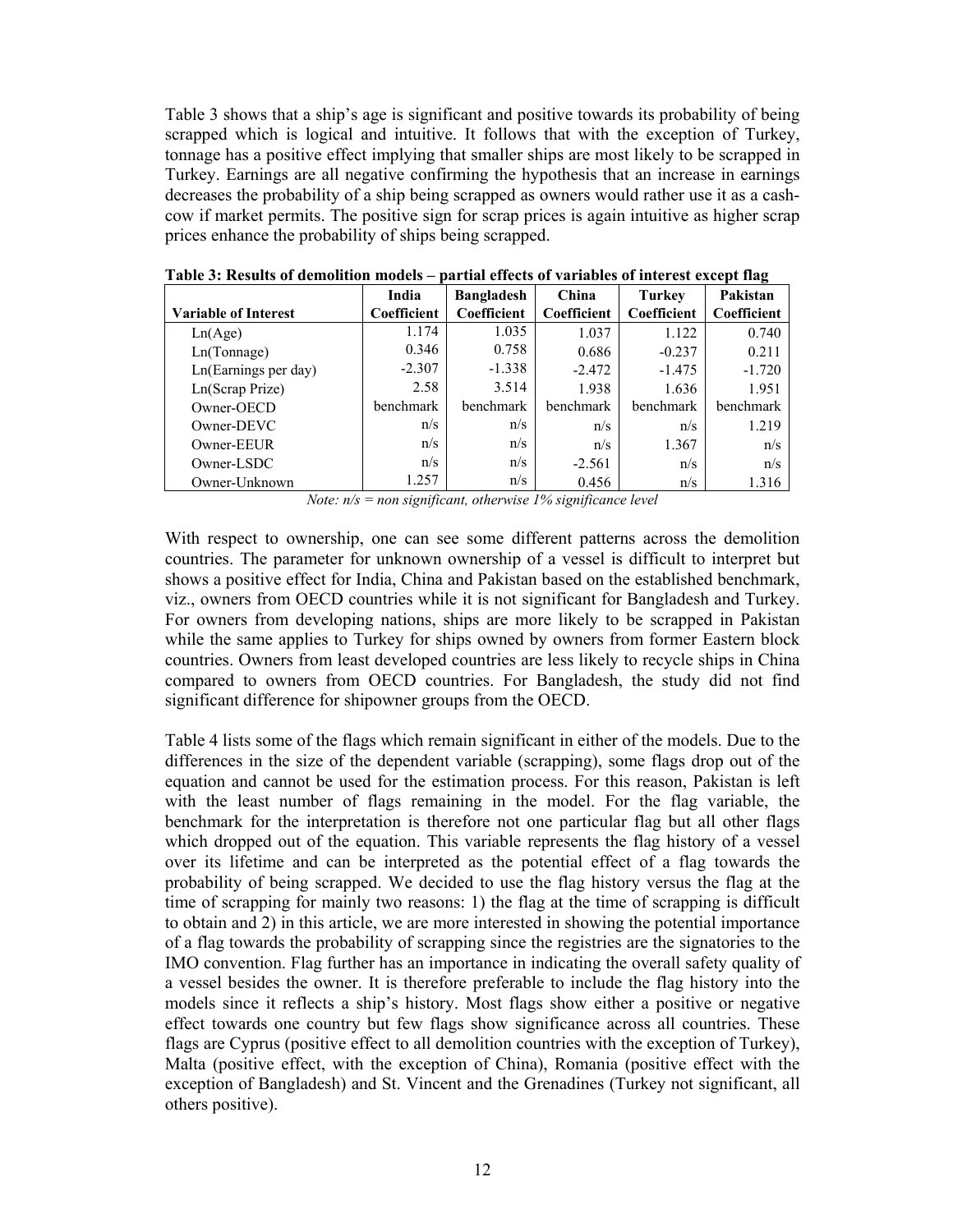|                             | India       | <b>Bangladesh</b> | China        | <b>Turkey</b> | Pakistan     |
|-----------------------------|-------------|-------------------|--------------|---------------|--------------|
| <b>Variable of Interest</b> | Coefficient | Coefficient       | Coefficient  | Coefficient   | Coefficient  |
| <b>United Arab Emirates</b> | 1.113       | n/s               | not in model | not in model  | not in model |
| Argentina                   | n/s         | 3.152             | not in model | not in model  | not in model |
| <b>Bahamas</b>              | 0.791       | n/s               | 1.644        | n/s           | n/s          |
| Bermuda                     | n/s         | n/s               | 2.178        | n/s           | n/s          |
| <b>Belize</b>               | n/s         | n/s               | 2.279        | n/s           | n/s          |
| Canada                      | n/s         | n/s               | n/s          | 1.822         | not in model |
| China                       | $-3.210$    | n/s               | n/s          | n/s           | not in model |
| Chile                       | n/s         | n/s               | 2.337        | not in model  | not in model |
| Cyprus                      | 1.057       | 1.511             | 1.490        | n/s           | 1.607        |
| Germany                     | $-2.403$    | n/s               | n/s          | n/s           | n/s          |
| Georgia                     | n/s         | n/s               | n/s          | n/s           | 2.736        |
| Greece                      | n/s         | n/s               | 1.165        | n/s           | 1.700        |
| Algeria                     | 1.250       | n/s               | not in model | not in model  | not in model |
| Estonia                     | n/s         | n/s               | not in model | not in model  | not in model |
| Egypt                       | 1.002       | n/s               | not in model | not in model  | not in model |
| Hong Kong                   | n/s         | n/s               | 2.494        | not in model  | not in model |
| Honduras                    | n/s         | n/s               | 2.529        | n/s           | n/s          |
| Indonesia                   | $-4.138$    | 2.618             | n/s          | not in model  | not in model |
| India                       | 1.724       | 1.610             | n/s          | not in model  | not in model |
| Iran                        | 1.177       | n/s               | not in model | not in model  | not in model |
| Italy                       | n/s         | n/s               | n/s          | 3.076         | n/s          |
| Japan                       | $-5.681$    | n/s               | 1.088        | n/s           | n/s          |
| South Korea                 | $-2.582$    | n/s               | 2.351        | not in model  | not in model |
| Kuwait                      | 1.897       | n/s               | not in model | not in model  | not in model |
| Liberia                     | n/s         | n/s               | 1.852        | n/s           | n/s          |
| Cambodia                    | n/s         | n/s               | 2.737        | n/s           | 2.284        |
| Cayman Islands              | 1.959       | n/s               | n/s          | n/s           | not in model |
| Marocco                     | 2.602       | n/s               | not in model | not in model  | not in model |
| Malta                       | 0.710       | 1.314             | n/s          | 1.629         | 1.378        |
| Malaysia                    | n/s         | 2.753             | n/s          | n/s           | not in model |
| Marshall Islands            | n/s         | n/s               | n/s          | not in model  | not in model |
| Myanmar                     | n/s         | n/s               | 2.146        | n/s           | not in model |
| Netherlands                 | n/s         | n/s               | 2.293        | n/s           | not in model |
| Norway                      | n/s         | n/s               | 1.875        | n/s           | n/s          |
| <b>NIS</b>                  | n/s         | n/s               | 1.636        | n/s           | n/s          |
| Panama                      | n/s         | $\rm n/s$         | 1.651        | n/s           | n/s          |
| Philippines                 | $-2.399$    | n/s               | 3.067        | $-4.794$      | n/s          |
| Poland                      | n/s         | n/s               | 4.224        | not in model  | not in model |
| Quatar                      | 2.591       | n/s               | not in model | not in model  | not in model |
| Romania                     | 1.055       | n/s               | 2.967        | 3.852         | 2.472        |
| Russian Federation          | n/s         | 1.128             | 1.892        | n/s           | n/s          |
| Saudi Arabia                | 1.431       | n/s               | n/s          | not in model  | not in model |
| Singapore                   | n/s         | 2.238             | n/s          | $-4.128$      | n/s          |
| Spain                       | n/s         | n/s               | n/s          | 2.325         | n/s          |
| Thailand                    | n/s         | 1.488             | n/s          | not in model  | not in model |
| Turkey                      | n/s         | n/s               | n/s          | 1.433         | n/s          |
| <b>USA</b>                  | $\rm n/s$   | n/s               | 1.433        | not in model  | not in model |
| United Kingdom              | n/s         | n/s               | 3.195        | n/s           | n/s          |
| St. Vincent & Gren.         | 0.984       | 1.331             | 1.224        | n/s           | 1.907        |
| Vanuatu                     | n/s         | n/s               | 2.505        | n/s           | not in model |

**Table 4: Results of demolition models – partial effects of flags** 

*Note: n/s = non significant, otherwise 1% significance level, NIS = Norwegian International Register*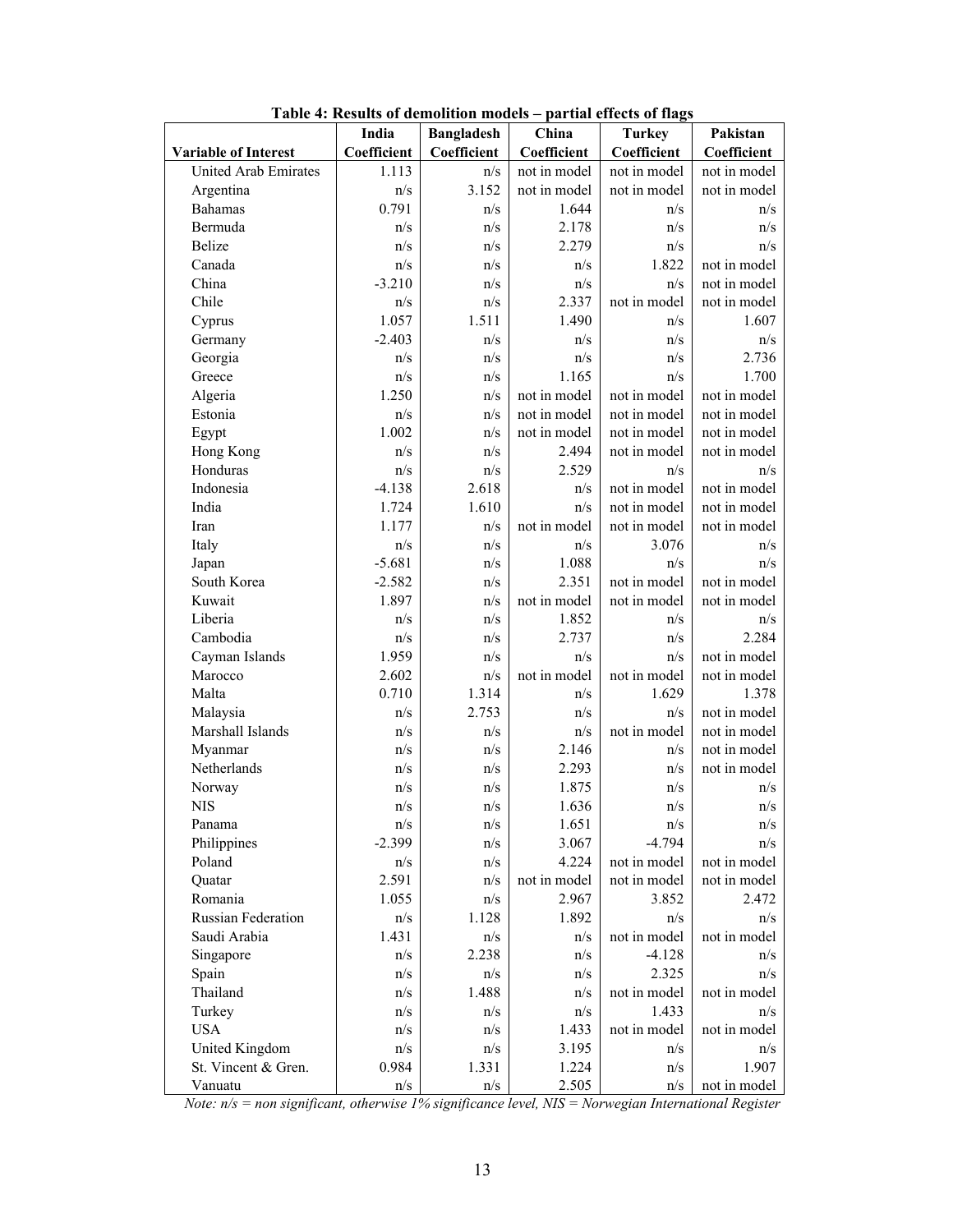The top five flags with a strong positive effect towards the probability of being scrapped given its flag history over the ship's lifetime for India are the registries Morocco, Qatar, Cayman Islands, Kuwait and India. For Bangladesh, these are Argentina, Malaysia, Indonesia, Singapore and India. For China, the top five flags are Poland, the United Kingdom, the Philippines, Romania and Cambodia. For Turkey, the top three flags are Romania, Italy, Spain, Canada and Malta while for Pakistan, these are Georgia, Romania, Cambodia, St. Vincent and the Grenadines and Greece. From the main open registries, only Malta and Cyprus have a positive effect toward almost all scrapping locations while Panama, the Bahamas and Bermuda only show a positive effect towards China. For Turkey, one can easily see the importance of European flags.

Table 5 lists other variables which are of less interest for interpretation in the models but are nevertheless valuable findings based on the results. It seems India is not preferred for recycling double hull tankers. The probability of a general cargo vessel being scrapped is higher in Turkey (compared to all other ship types), India (compared to tankers), and Bangladesh (compared to passenger ships). China seems to scrap more container vessels and less tankers compared to general cargo ships. Pakistan and Bangladesh seems to scrap more tankers. Pakistan also seems to scrap more dry bulk carriers.

|                           | <b>Bangladesh</b><br>India |             | China        | <b>Turkey</b> | Pakistan     |  |
|---------------------------|----------------------------|-------------|--------------|---------------|--------------|--|
| <b>Other variables</b>    | Coefficient                | Coefficient | Coefficient  | Coefficient   | Coefficient  |  |
| DH                        | $-1.112$                   | n/s         | n/s          | n/s           | n/s          |  |
| General Cargo             | benchmark                  | benchmark   | benchmark    | benchmark     | benchmark    |  |
| <b>Container Vessel</b>   | n/s                        | n/s         | 0.556        | $-1.799$      | n/s          |  |
| Dry Bulk                  | n/s                        | n/s         | n/s          | $-0.937$      | 0.828        |  |
| Other                     | n/s                        | n/s         | n/s          | $-1.404$      | n/s          |  |
| Passenger                 | n/s                        | $-1.429$    | n/s          | $-0.874$      | n/s          |  |
| Tanker                    | $-1.226$                   | 0.534       | $-0.574$     | $-0.804$      | 1.507        |  |
| Class Non IACS            | benchmark                  | benchmark   | benchmark    | benchmark     | benchmark    |  |
| <b>Class IACS</b>         | n/s                        | 1.008       | 2.188        | $-0.956$      | n/s          |  |
| Class Unknown             | $-0.883$                   | n/s         | 1.408        | n/s           | n/s          |  |
| Class changed             | n/s                        | n/s         | n/s          | $-0.651$      | n/s          |  |
| Class survey overdue      | $-0.675$                   | n/s         | $-1.351$     | n/s           | n/s          |  |
| Class withdrawal          | 0.277                      | n/s         | 0.741        | n/s           | n/s          |  |
| Flag changed              | 0.202                      | n/s         | 0.148        | n/s           | n/s          |  |
| Owner changed             | n/s                        | n/s         | n/s          | n/s           | n/s          |  |
| PSC inspections           | $-0.233$                   | n/s         | $-0.212$     | $-0.225$      | $-0.105$     |  |
| Detained                  | 0.272                      | n/s         | n/s          | 0.334         | n/s          |  |
| <b>Total Deficiencies</b> | n/s                        | n/s         | n/s          | n/s           | n/s          |  |
| Flag state inspections    | 0.026                      | n/s         | n/s          | n/s           | $-0.350$     |  |
| Vetting- (SIRE)           | $-0.978$                   | $-0.739$    | not in model | not in model  | not in model |  |
| Vetting - (CDI)           | 0.361                      | $-0.491$    | 0.116        | n/s           | $-0.397$     |  |
| Vetting- (Rightship)      | n/s                        | n/s         | $-0.380$     | not in model  | not in model |  |
| ISM audits                | n/s                        | 0.366       | n/s          | n/s           | n/s          |  |
| Less serious casualty     | n/s                        | 0.153       | n/s          | n/s           | n/s          |  |
| Serious casualties        | n/s                        | n/s         | n/s          | n/s           | n/s          |  |
| Very serious casualty     | n/s                        | n/s         | 0.296        | 0.562         | n/s          |  |

| Table 5: Results of demolition models – partial effects of other variables |  |
|----------------------------------------------------------------------------|--|
|----------------------------------------------------------------------------|--|

*Note: n/s = non significant, otherwise 1% significance level* 

Most variables associated with changes in ship particulars such as a change of class show less of an importance, except for India, China and to a certain extent Turkey while these variables are not important for Bangladesh and Pakistan. The safety and vetting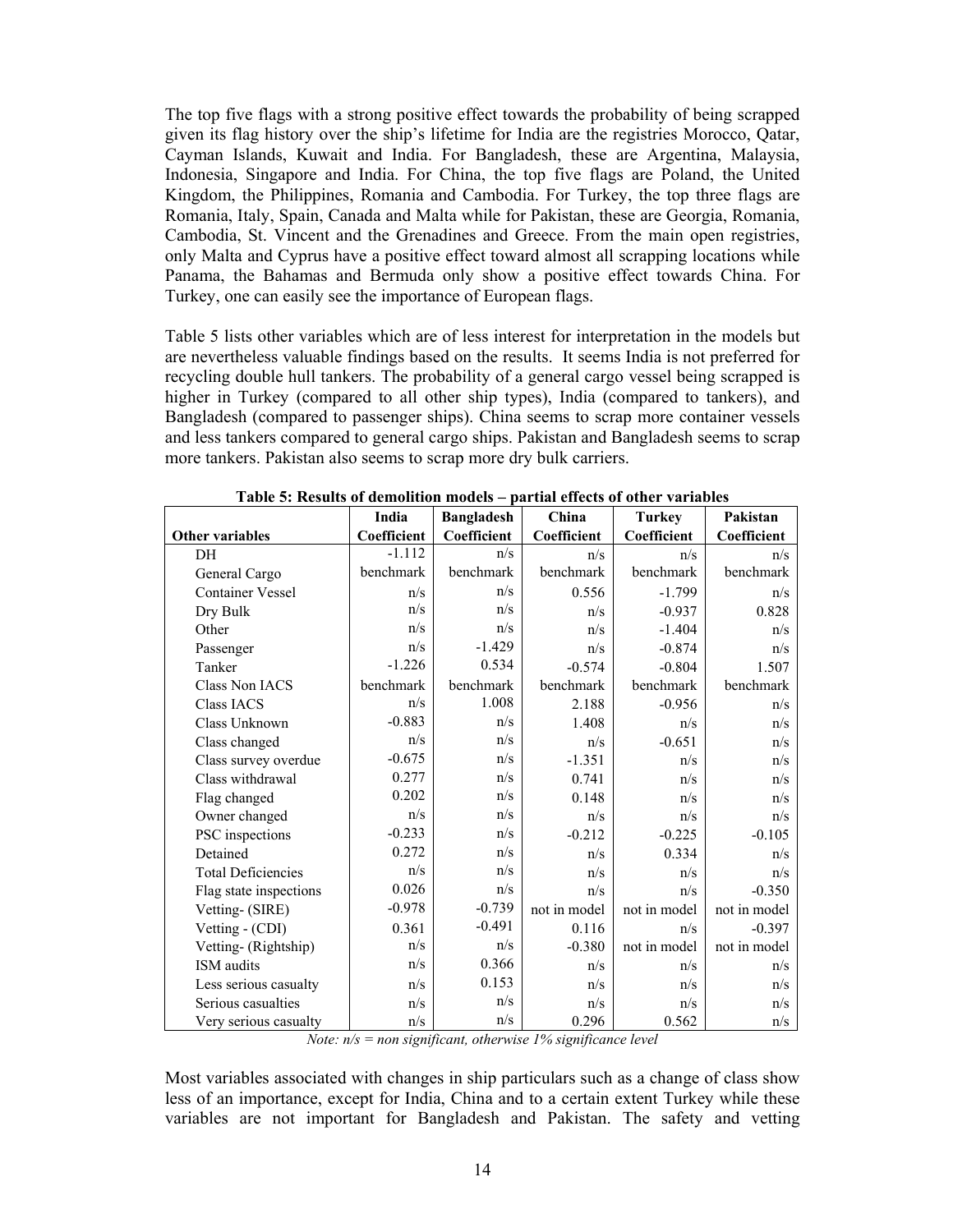inspections give a mixed result across scrapping locations with the inspections showing mostly negative effects. This could be because some older and/or sub-standard ships may have been upgraded as a result of the inspection thereby prolonging the commercial use of those ships rather than their being recycled.

Detention on the other hand gives the expected result and indicates that detained ships are more likely to be scrapped in India and Turkey compared to other locations. The last group of variables showing the effect of casualties also give a mixed result which can be expected for less serious and serious casualties. Ships with very serious casualties are more likely to be scrapped in China and Turkey rather than in India, Bangladesh and Pakistan.

The following section will visualize some of the findings presented earlier. The partial effects with reference to the economic variables are visualized first, followed by graphs based on average probabilities of the 51,112 ships included in the dataset. Figures 7 and 8 are calculated using equations 1 and 2 and help visualize the effect of earnings and scrap prices on the probability of being scrapped at each scrapping location. The graphs are calculated based on an average ship profile for a tanker with the same ship particulars for each scrapping location and with the following particulars: 20 years old, 28,000 gt, Romanian Flag, Owner Unknown, Non-IACS Class, average scrap price and scrap prices for tankers as per dataset. The partial effect of the variables of interest is then visualized by calculating the probability of scrapping for several scenarios.

In Figure 7, earnings per day have a range from \$20,000 to \$65,000 while the price for scrap in Figure 8 ranges from \$50.00 to \$600/ltd. One can easily see the negative relationship between earnings and the probability of scrapping which is the weakest for Bangladesh followed by India, Turkey, Pakistan and China. Simultaneously, Figure 8 shows that an increase in scrap prices has a stronger effect on Bangladesh, followed by Turkey and India.



**Figure 7: Effect of earnings on the probability of scrapping**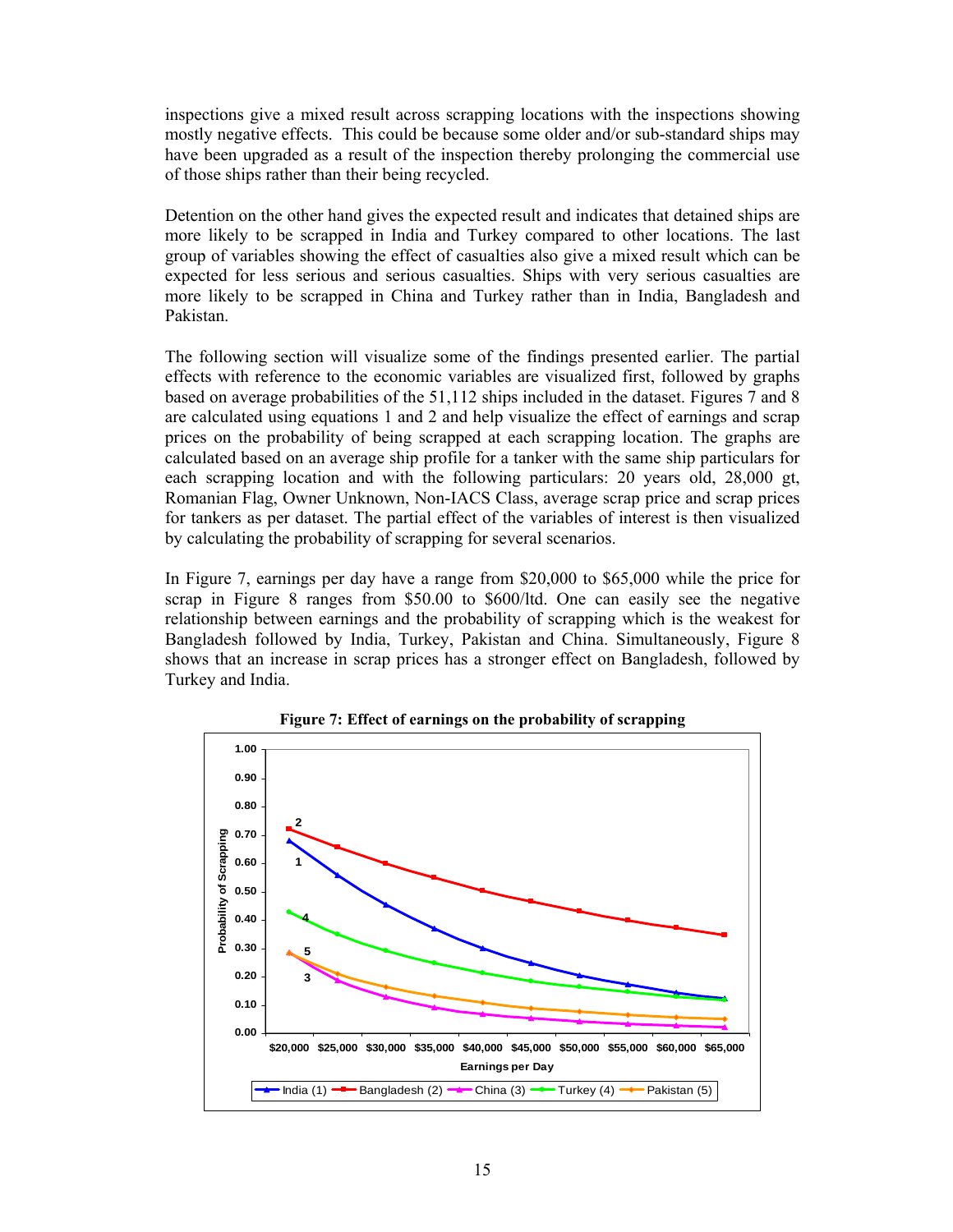Thus graphs 7 and 8 clearly show that Bangladesh's status as a major location for ship recycling is more sensitive to the underlying market conditions compared the other four key nations considered in this study. This result is justified by the relatively late entry of the nation in ship scrapping and its build-up of a clientele most sensitive to fluctuations in scrap prices.



**Figure 8: Effect of scrap prices on the probability of scrapping** 

Figures 9, 10 and 11 are based on average probabilities of 51,112 ships and should provide an overview of the probability of recycling per chosen location for ownership groups and flags. The average probabilities are calculated using Equations 1 and 2 and are then grouped into respective ownership groups and flags. This will help interpret the results and their usefulness in visualizing the impact of the proposed IMO Convention.



**Figure 9: Probability of Scrapping by Ownership Country** 

*Note: Based on average probabilities of 51,112 vessels*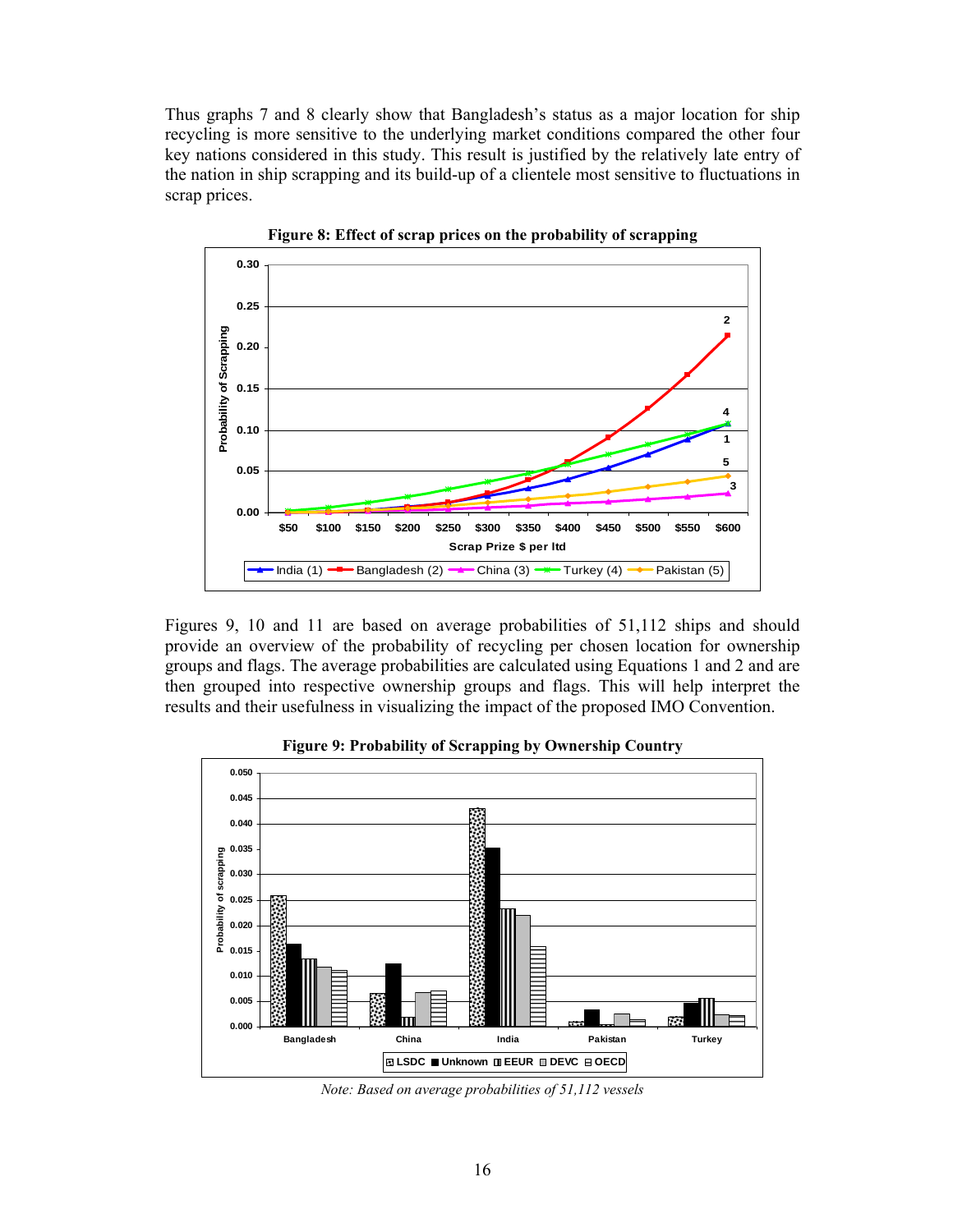With respect to ownership, one can easily notice from Figure 9 that owners from least developed countries have a higher probability of recycling ships in India and Bangladesh. For both these nations, the category of unknown shipowners have the next highest level of probability of scrapping followed by those from the former Soviet Union and Non OECD Eastern Europe. Owners from OECD countries show some importance in India, followed by Bangladesh and China.

Figure 10 visualizes the probability of recycling for some major flag states and China. Malta shows the highest average probability of ships being recycled in India and Bangladesh. Other flags with higher average probability of scrapping in India and Bangladesh include Cyprus and Liberia. Ships flagged in Bahamas and Panama also have a high probability of recycling in India. There is no significant difference among the major flags for China as a choice location for recycling.



**Figure 10: Probability of Scrapping for major flags** 

*Note: Based on average probabilities of 51,112 vessels* 

Figure 11 is helpful in understanding the possible impact on major ship recycling locations based on registry of ships to be recycled. It shows the contribution weight of the average probabilities of scrapping for various flag groups.

The development of the convention is an ongoing process and it is therefore difficult to put flags into a certain group. We assume that the EU Member States have a positive inclination in ratifying the convention since there is already a broad range of EU legislation which is applicable to end-of-life ships, setting up binding environmental and safety requirements related to the dismantling activities themselves as well as the transfer of end of life ships for dismantling from and to the EU.

It is most likely that the EU will encourage member states to ratify the convention and if this is the case, other registries under indirect influence of the EU will also follow suit (e.g. Norway and NIS). For other countries, it is difficult to classify them at this stage. We therefore choose a category for the EU registries including flags under EC jurisdiction (e.g. including flags of dependent territories for e.g the UK, France) and Norway and a category of flags which are not under EU jurisdiction. The latter category further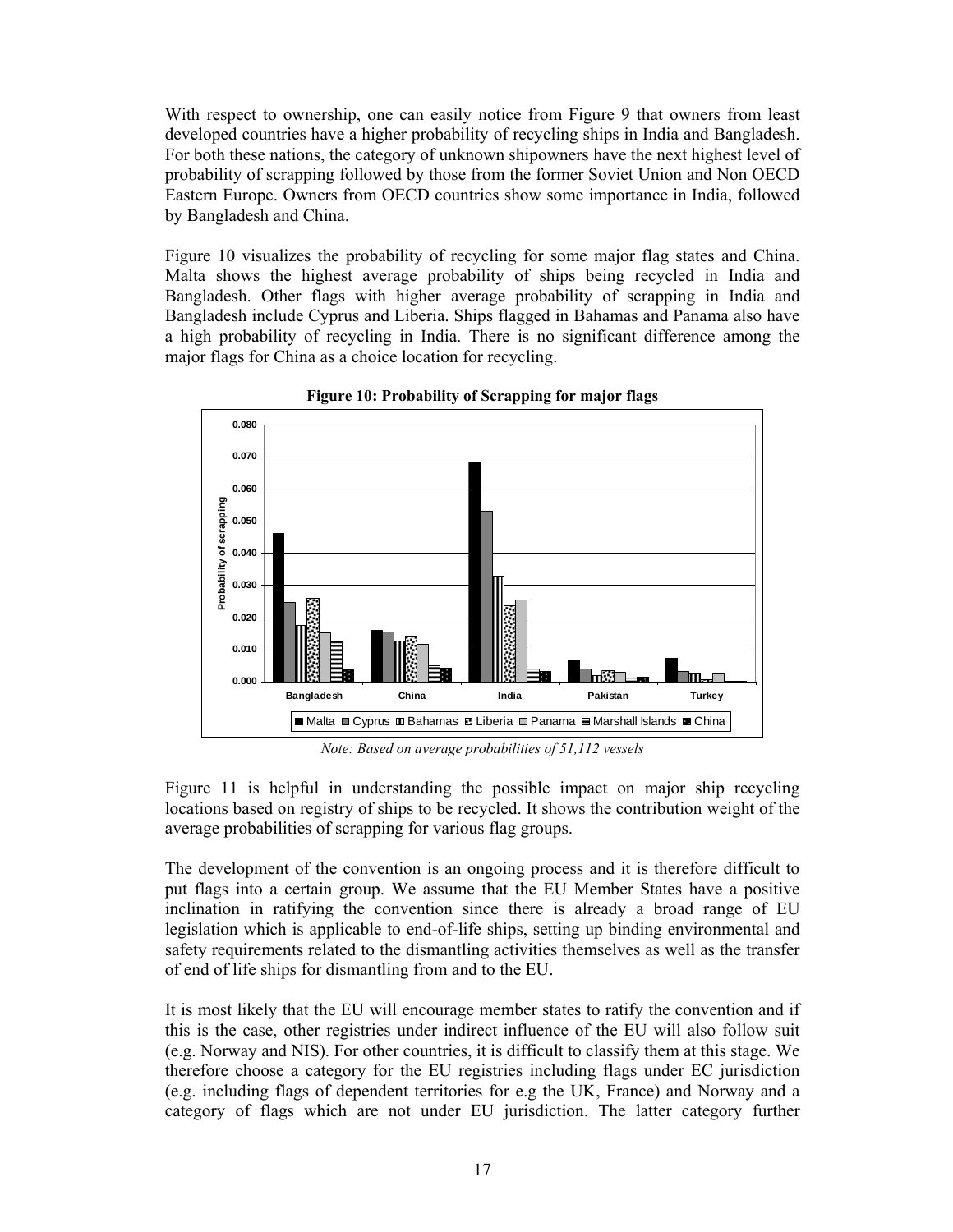indicates the portion of the major flag states which are not under EU jurisdiction of which some are already shown individually in Figure 10 (minus Malta and Cyprus.

The figures were calculated as follows. First, the average probability of the group was calculated and then brought in relation to the total probability of scrapping where the total is taken as 100%. The individual probabilities are then converted into a percentage contribution towards the total in order to visualize the importance of a certain group towards the probability of scrapping. The figure shows the relative importance for EU registries for Turkey with a contribution weight of 46% compared to around 30% ofr the rest of the scrapping locations. The highest contribution weight for the major flag states which are not under EU jurisdiction can be found for China (45%) while the lowest percentage of these flags are found for Turkey.



**Figure 11: Probability of Scrapping per Implied Convention Ratification** 

*Note: Based on average probabilities of 51,112 vessels* 

Given these findings, an implementation of the convention at EU level will most likely affect Turkey while a non ratification of one of the major flag states will most likely affect China.

# **5. CONCLUSIONS AND DISCUSSION**

This study applies econometric modeling to an extensive dataset spread over a 29 year period and gathered from multiple sources. Its results provide a holistic insight into the dynamics of the ship recycling market and empirical support for interpreting the industry trends. This section summarizes the major contributions of the study.

With respect to the *economic* variables used in the study, the results show that *earnings*  have a negative effect. This confirms the hypothesis that an increase in earnings decreases the probability of a ship being recycled as it is too hard to resist the temptation to enhance the cash-flow through commercial operations as long as the market permits. The positive effect of scrap prizes, another important finding, also validate the intuitive argument that an increase in the scrap price will lead to a higher probability of ships being scrapped.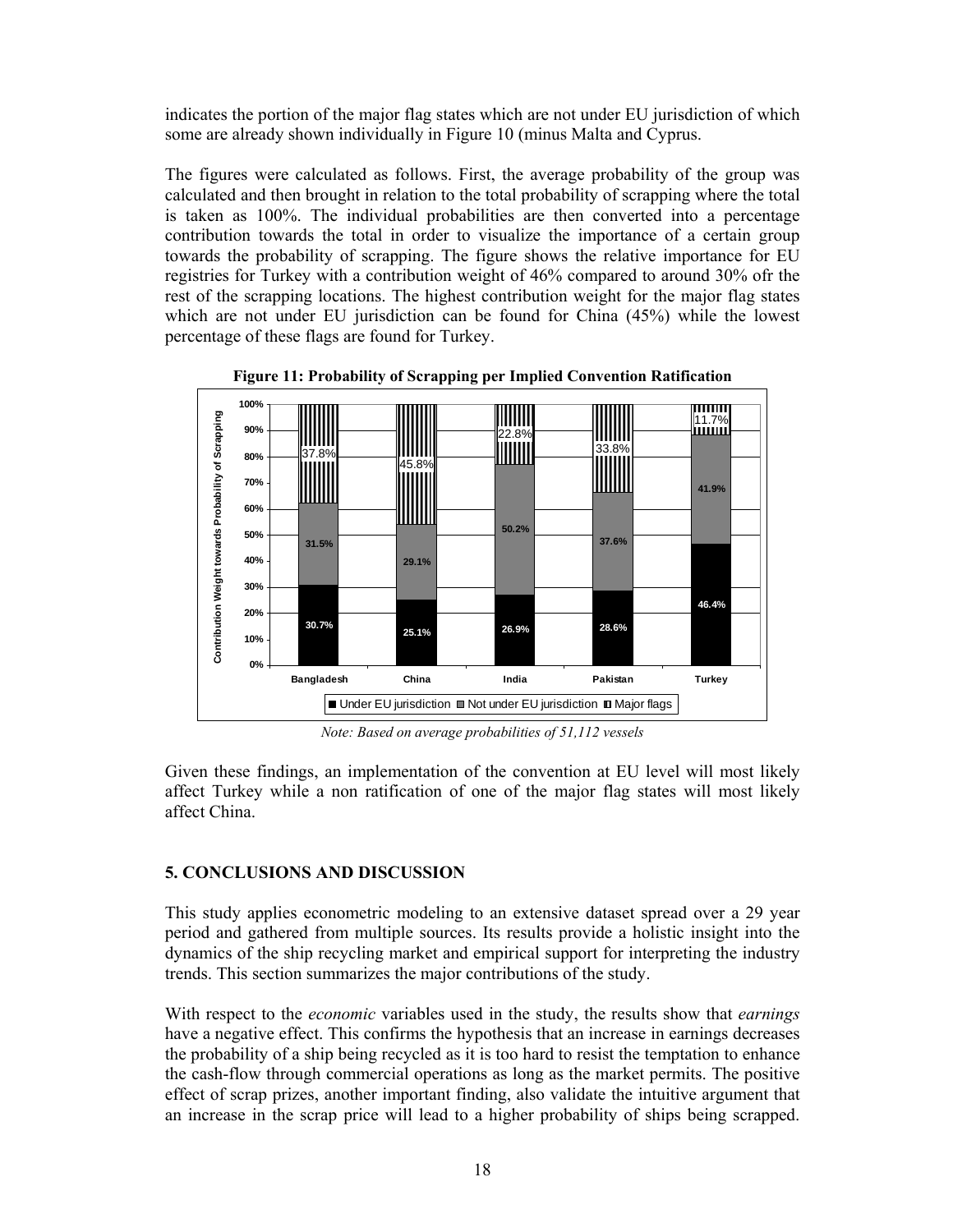Bangladesh seems to be most sensitive to changes in the market compared to the other scrapping locations which could be explained due to its new entry into the demolition market.

The *ownership* variables are particularly insightful and show different patterns across the recycling countries. For owners from developing nations, ships are more likely to be scrapped in Pakistan while ships owned by owners from former Eastern block countries prefer Turkey. Compared to the shipowners from OECD countries, the owners from former Eastern block countries and also the least developed countries are less likely to recycle ships in China. For Bangladesh and India, the study did not find significant difference for shipowner groups from the OECD benchmark with the sole exception of the category of unknown owners.

With respect to the *flag of registration*, the results show that while most flags show either a positive or negative effect towards each of the five major recycling countries considered in the analysis, a few flags show significance across all five countries. These flags are Cyprus (positive, with the exception of Turkey), Malta (positive, with the exception of China), Romania (Bangladesh not significant, rest positive) and St. Vincent and the Grenadines (Turkey not significant, all others positive). For Turkey, it is interesting to notice that European flags over the vessels history show a stronger positive effect towards the probability of scrapping compared to the other locations. Cyprus and Malta show a potential importance of the important registries towards the probability of scrapping while this is not necessarily the case for other major registries such as Panama, Bahamas, Liberia or the Marshall Islands.

With respect to other aspects of the *ship profile*, the probability of a general cargo vessel being scrapped is higher in Turkey (compared to all other ship types), India (compared to tankers), and Bangladesh (compared to passenger ships). China seems to scrap more container vessels and less tankers compared to general cargo ships. Pakistan and Bangladesh seems to scrap more tankers. Pakistan also seems to scrap more dry bulk carriers. Most variables associated with changes in ship particulars such as a change of class show less of an importance, except for India, China and to a certain extent Turkey while these variables are not important for Bangladesh and Pakistan. The safety and vetting inspections give a mixed result across scrapping locations with the inspections showing mostly negative effects. This could be because some older and/or sub-standard ships may have been upgraded as a result of the inspection thereby prolonging the commercial use of those ships rather than their being recycled. Detention on the other hand gives the expected result and indicates that detained ships are more likely to be scrapped in India and Turkey compared to other locations.

The analysis further reveals the relative importance for EU registries for Turkey compared to the rest of the scrapping locations. An implementation of the convention at EU level will most likely affect Turkey while a non ratification of one of the major flag states will most likely affect China. The authors believe that the study has made a useful contribution in maritime economics based on extensive empirical data and that the results will help shape the ongoing ship recycling discussions at IMO and EU level.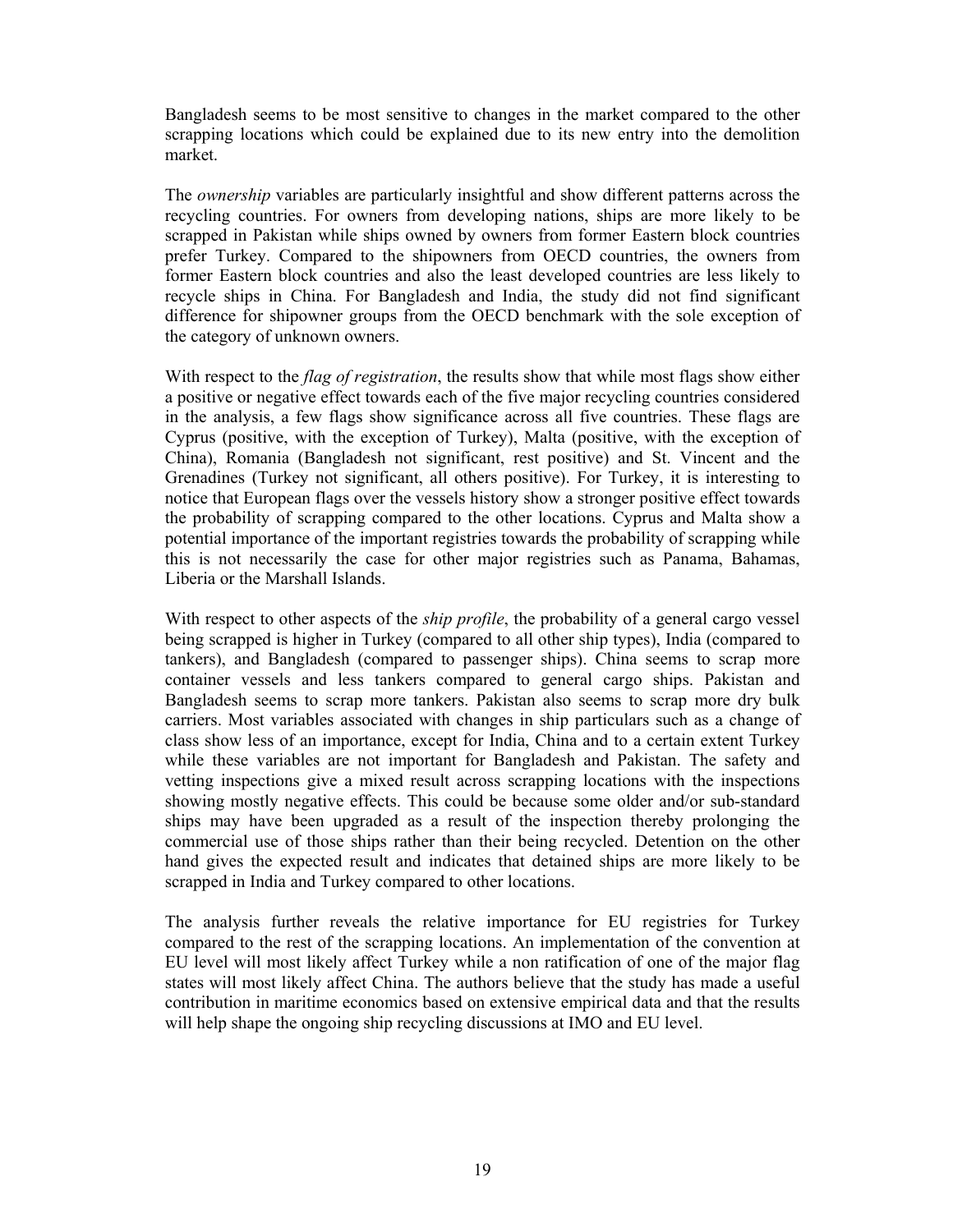#### **ACKNOWLEDGEMENTS**

The authors would like to thank Lloyd's Register Fairplay for providing most of the data used in this study followed by contributions from Rightship, Clarksons and the Lloyd's Maritime Intelligence Unit. For the combination safety inspections, the authors would like to thank five flag states that opted to remain anonymous, and various port state control regimes and vetting inspection regimes.

#### **REFERENCES**

Akamatsu, K. (1962), A historical pattern of economic growth in developing countries, *Journal of Developing Economies,* 1 (1): 3-25.

ECORYS Transport 2005, The Ship Recycling Fund – financing environmentally sound scrapping and recycling of sea-going ships, Rotterdam

COM (2007) 269 final, Green Paper on better ship dismantling, European Commission,  $22<sup>nd</sup>$  May 2007, Brussels

European Commission, Directorate General Environment, Ship Dismantling and Precleaning of Ships, Final report, Brussels, June 2007 (Study conducted by COWI / DHI)

Franses, P.H., Paap, R. (2001) *Quantitative Models in Marketing Research*. Cambridge University Press, Cambridge

Greene, H.W. (2000) *Econometric Analysis*, 4<sup>th</sup> ed., Prentice-Hall, New Jersey, page 823ff

Knapp, S. (2006), *The Econometrics of Maritime Safety – Recommendations to enhance safety at sea*, Doctoral Thesis, Erasmus University, Rotterdam

Kumar, S. (2007), "U.S. Merchant Marine and World Maritime Review" in *U.S. Naval Institute Proceedings Annual Review Edition,* May 2007, pp. 102-106

Kumar, S. and Hoffman, J. (2002), "Globalization: The Maritime Nexus" in the *Handbook of Maritime Economics and Business,* ed. Costas Th. Grammenos, Informa, London, pp 35-62

MSC/Circ. 953, MEPC/Circ. 372, Reports on Marine Casualties and Incidents, Revised harmonized reporting procedures, 14<sup>th</sup> December 2000, IMO, London

MEPC 56/3/22, Recycling of Ships, Examination of the practical of the draft International Convention for the Safe and Environmentally Sound Recycling of Ships, submitted by the United Kingdom, 18<sup>th</sup> May 2007, IMO, London

Mikelis, N.E. (2007), A statistical overview of ship recycling, International Symposium on Maritime Safety, Security & Environmental Protection, Athens, September 2007

Stopford, M. (2003), *Maritime Economics*, TJ International Ltd, Padstow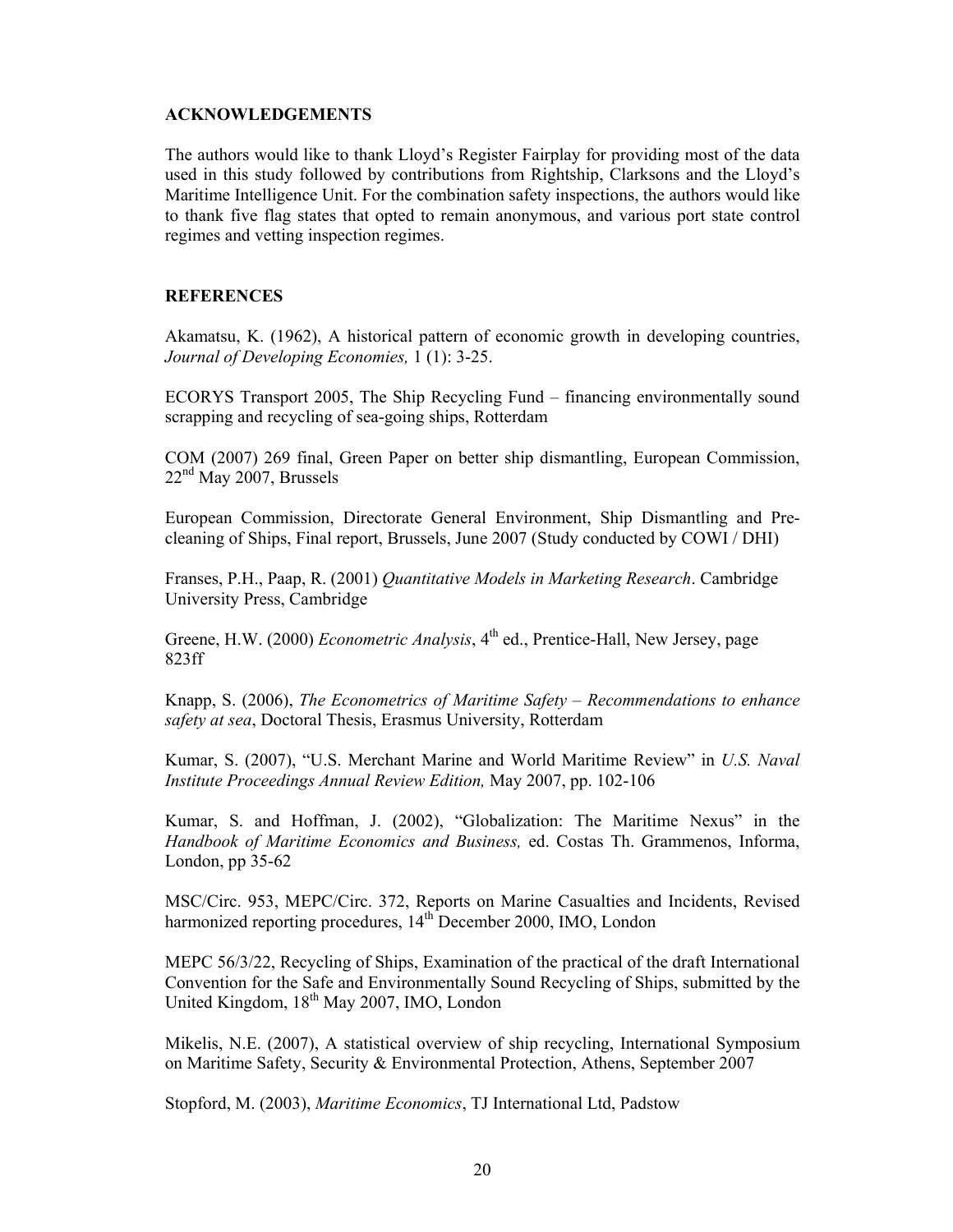*The Platou Report 2007,* R.S. Platou, Oslo, Norway

Veldeler, K.V. (2006), From Cradle to Grave – Value chain responsibility in the ship scrapping industry, Master Thesis, Norwegian School of Economics and Business Administration, Bergen